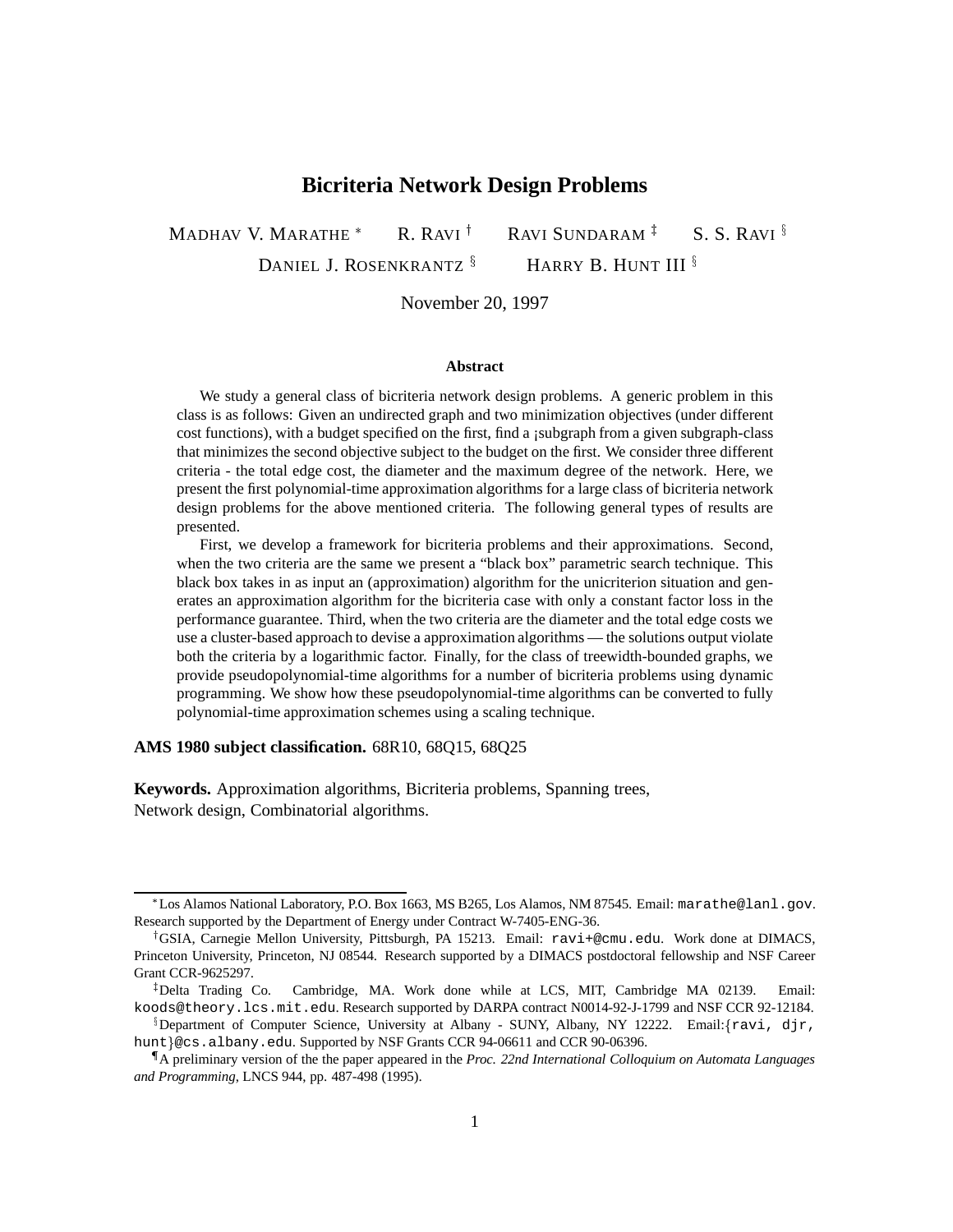# **1 Motivation**

With the information superhighway fast becoming a reality, the problem of designing networks capable of accommodating multimedia (both audio and video) traffic in a multicast (simultaneous transmission of data to multiple destinations) environment has come to assume paramount importance [Ch91, FW+85, KJ83, KP+92A, KP+93]. As discussed in Kompella, Pasquale and Polyzos [KP+92A], one of the popular solutions to multicast routing involves tree construction. Two optimization criteria  $- (1)$  the minimum worst-case transmission delay and  $(2)$  the minimum total cost – are typically sought to be minimized in the construction of these trees. Network design problems where even one cost measure must be minimized, are often NP-hard. (See Section A2 on Network Design in [GJ79].) But, in real-life applications, it is often the case that the network to be built is required to minimize multiple cost measures simultaneously, with different cost functions for each measure. For example, as pointed out in [KP+92A], in the problem of finding good multicast trees, each edge has associated with it two edge costs: the construction cost and the delay cost. The construction cost is typically a measure of the amount of buffer space or channel bandwidth used and the delay cost is a combination of the propagation, transmission and queuing delays.

Such multi-criteria network design problems, with separate cost functions for each optimization criterion, also occur naturally in Information Retrieval [BK90] and VLSI designs (see [ZP+94] and the references therein). With the advent of deep micron VLSI designs, the feature size has shrunk to sizes of 0.5 microns and less. As a result, the interconnect resistance, being proportional to the square of the scaling factor, has increased significantly. An increase in interconnect resistance has led to an increase in interconnect delays thus making them a dominant factor in the timing analysis of VLSI circuits. Therefore VLSI circuit designers aim at finding minimum cost (spanning or Steiner) trees given delay bound constraints on source-sink connections.

The above applications set the stage for the formal definition of multicriteria network design problems. We explain this concept by giving a formal definition of a bicriteria network design problem. A generic bicriteria network design problem,  $(A, B, S)$ , is defined by identifying two minimization objectives, - <sup>A</sup> and <sup>B</sup>, - from a set of possible objectives, and specifying a membership requirement in a class of subgraphs, - S. The problem specifies a budget value on the first objective, <sup>A</sup>, under one cost function, and seeks to find a network having minimum possible value for the second objective, <sup>B</sup>, under another cost function, such that this network is within the budget on the first objective. The solution network must belong to the subgraph-class S. For example, the problem of finding low-cost and low-transmission-delay multimedia networks [KP+92A, KP+93] can be modeled as the (Diameter, Total cost, Spanning tree)-bicriteria problem: given an undirected graph  $G = (V, E)$  with two weight functions  $c_e$  and  $d_e$  for each edge  $e \in E$  modeling construction and delay costs respectively, and a bound  $\mathcal D$  (on the total delay), find a minimum c-cost spanning tree such that the diameter of the tree under the d-costs is at most  $D$ . It is easy to see that the notion of bicriteria optimization problems can be easily extended to the more general multicriteria optimization problems. In this paper, we will be mainly concerned with bicriteria network design problems.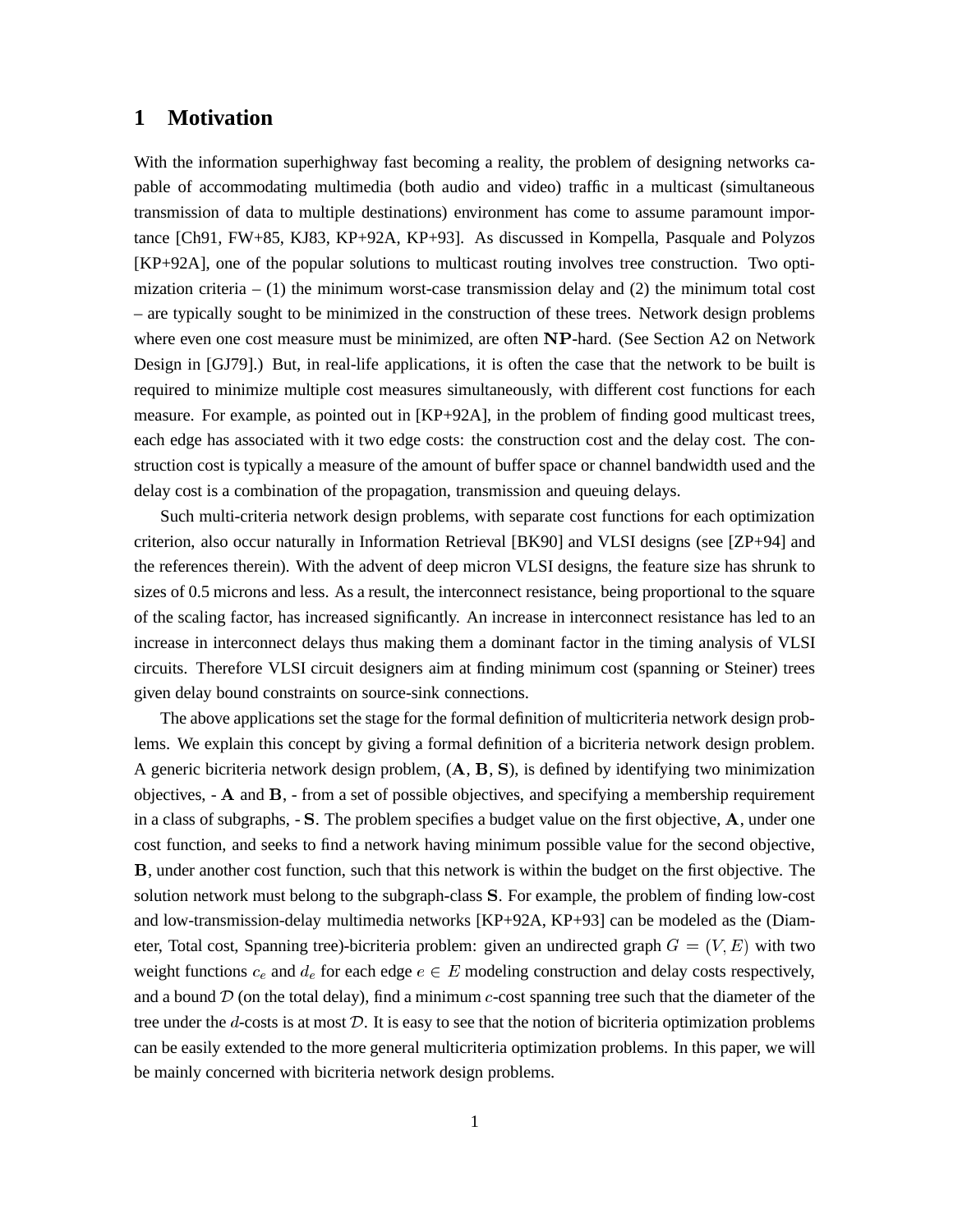In the past, the problem of minimizing two cost measures was often dealt with by attempting to minimize some combination of the two, thus converting it into a unicriterion problem. This approach fails when the two criteria are very disparate. We have chosen, instead, to model bicriteria problems as that of minimizing one criterion subject to a budget on the other. We argue that this approach is both general as well as robust. It is more general because it subsumes the case where one wishes to minimize some functional combination of the two criteria. It is more robust because the quality of approximation is independent of which of the two criteria we impose the budget on. We elaborate on this more in Sections 5.1 and 5.2.

The organization of the rest of the paper is as follows: Section 3 summarizes the results obtained in this paper; Section 2 discusses related research work; Section 4 contains the hardness results; Section 5.1 shows that the two alternative ways of formulating a given bicriteria problem are indeed equivalent; Section 5.2 demonstrates the generality of the bicriteria approach; Section 6 details the parametric search technique; Section 7 presents the approximation algorithm for diameter constrained Steiner trees; Section 8 contains the results on treewidth-bounded graphs; Section 9 contains some concluding remarks and open problems.

# **2 Previous Work**

### **2.1 General Graphs**

The area of unicriterion optimization problems for network design is vast and well-explored (See [Ho95, CK95] and the references therein.). Ravi et al. [RM+93] studied the degree-bounded minimum cost spanning tree problem and provided an approximation algorithm with performance guarantee  $(O(\log n), O(\log n))$ .

The (Degree, Diameter, Spanning tree) problem was studied by Ravi [Ra94] in the context of finding good broadcast networks. There he provides an approximation algorithm for the (Degree, Diameter, Spanning tree) problem with performance guarantee  $(O(\log^2 n), O(\log n))^6$ .

The (Diameter, Total cost, Spanning tree) entry in Table 1 corresponds to the diameter-constrained minimum spanning tree problem introduced earlier. It is known that this problem is NP-hard even in the special case where the two cost functions are identical [HL+89]. Awerbuch, Baratz and Peleg [AB+90] gave an approximation algorithm with  $(O(1), O(1))$  performance guarantee for this problem - i.e. the problem of finding a spanning tree that has simultaneously small diameter (i.e., shallow) and small total cost (i.e., light), both under the same cost function. Khuller, Raghavachari and Young [KR+93] studied an extension called *Light, approximate Shortest-path Trees (LAST)* and gave an approximation algorithm with  $(O(1), O(1))$  performance guarantee. Kadaba and Jaffe [KJ83], Kompella et al. [KP+92A], and Zhu et al. [ZP+94] considered the (Diameter, Total cost, Steiner tree) problem with two edge costs and presented heuristics without any guarantees. It is easy to con-

<sup>&</sup>lt;sup>6</sup>The result in Ravi [Ra94] is actually somewhat stronger - given a budget, D, on the degree he finds a tree whose total cost is at most  $O(\log n)$  times the optimal and whose degree is at most  $O(D \log n + \log^2 n)$ .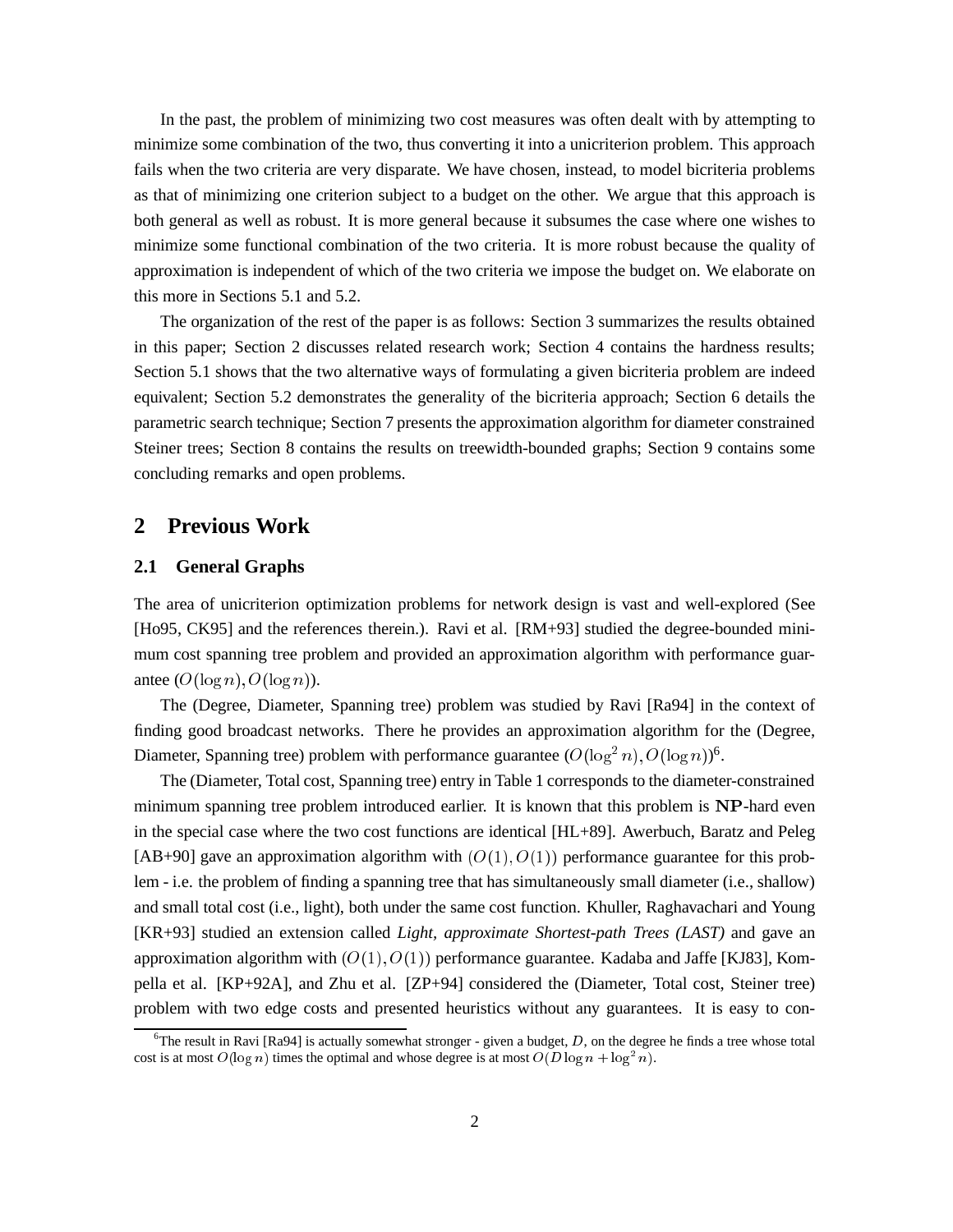struct examples to show that the solutions produced by these heuristics in [ZP+94, KP+92A], can be arbitrarily bad with respect to an optimal solution. A closely related problem is that of finding a diameter-constrained shortest path between two pre-specified vertices  $s$  and  $t$ , or (Diameter, Total cost, s-t path). This problem, termed the multi-objective shortest path problem (MOSP) in the literature, is NP-complete and Warburton [Wa87] presented the first fully polynomial approximation scheme (FPAS) for it. Hassin [Ha92] provided a strongly polynomial FPAS for the problem which improved the running time of Warburton [Wa87]. This result was further improved by Phillips [Ph+93].

The (Total cost, Total cost, Spanning tree)-bicriteria problem has been recently studied by Ganley et al. [GG+95]. They consider a more general problem with more than two weight functions. They also gave approximation algorithms for the restricted case when each weight function obeys triangle inequality. However, their algorithm does not have a bounded performance guarantee with respect to each objective.

#### **2.2 Treewidth-Bounded Graphs**

Many NP-hard problems have exact solutions when attention is restricted to the class of treewidthbounded graphs and much work has been done in this area (see [AC+93, AL+91, BL+87] and the references therein). Independently, Bern, Lawler and Wong [BL+87] introduced the notion of decomposable graphs. Later, it was shown [AC+93] that the class of decomposable graphs and the class of treewidth-bounded graphs are equivalent. Bicriteria network design problems restricted to treewidth-bounded graphs have been previously studied in [AL+91, Bo88].

# **3 Our Contributions**

In this paper, we study the complexity and approximability of a number of bicriteria network design problems. The three objectives we consider are: (i) total cost, (ii) diameter and (iii) degree of the network. These reflect the price of synthesizing the network, the maximum delay between two points in the network and the reliability of the network, respectively. The *Total cost* objective is the sum of the costs of all the edges in the subgraph. The *Diameter* objective is the maximum distance between any pair of nodes in the subgraph. The *Degree* objective denotes the maximum over all nodes in the subgraph, of the degree of the node. The class of subgraphs we consider in this paper are mainly *Steiner trees* (and hence *Spanning trees* as a special case); although several of our results extend to more general connected subgraphs such as generalized Steiner trees.

As mentioned in [GJ79], most of the problems considered in this paper, are NP-hard for arbitrary instances even when we wish to find optimum solutions with respect to a single criterion. Given the hardness of finding optimal solutions, we concentrate on devising approximation algorithms with worst case performance guarantees. Recall that an approximation algorithm for a minimization problem  $\Pi$  provides a **performance guarantee** of  $\rho$  if for every instance I of  $\Pi$ , the solution value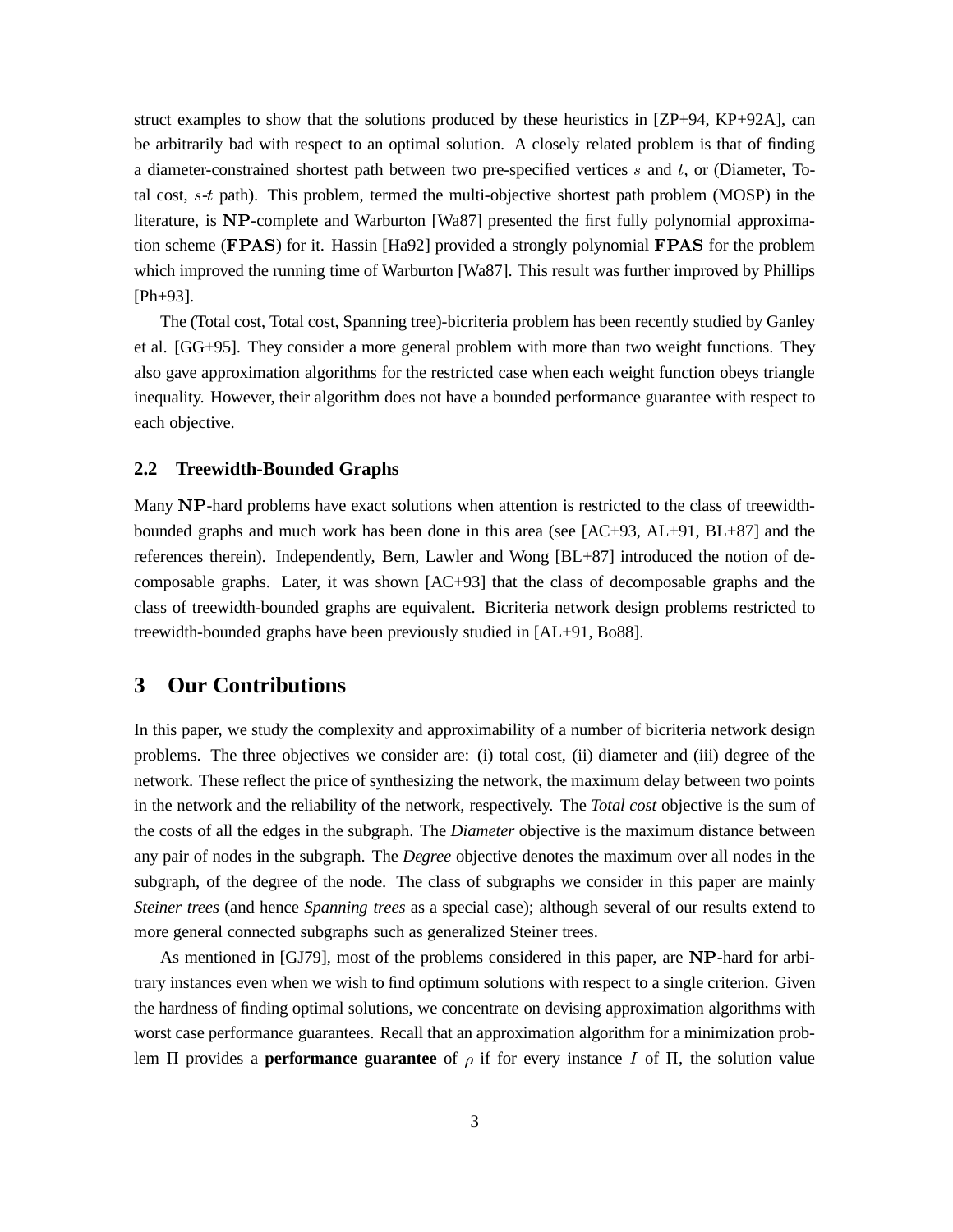returned by the approximation algorithm is within a factor  $\rho$  of the optimal value for I. Here, we extend this notion to apply to bicriteria optimization problems. An  $(\alpha, \beta)$ -approximation algorithm for an (A, <sup>B</sup>, S)-bicriteria problem is defined as a polynomial-time algorithm that produces a solution in which the first objective (A) value, is at most  $\alpha$  times the budget, and the second objective (B) value, is at most  $\beta$  times the minimum for any solution that is within the budget on A. The solution produced must belong to the subgraph-class S. Analogous definitions can be given when <sup>A</sup> and/or <sup>B</sup> are maximization objectives.

## **3.1 General Graphs**

Table 1 contains the performance guarantees of our approximation algorithms for finding spanning trees, S, under different pairs of minimization objectives, <sup>A</sup> and <sup>B</sup>. For each problem cataloged in the table, two different costs are specified on the edges of the undirected graph: the first objective is computed using the first cost function and the second objective, using the second cost function. The rows are indexed by the budgeted objective. For example the entry in row A, column B, denotes the performance guarantee for the problem of minimizing objective <sup>B</sup> with a budget on the objective <sup>A</sup>. All the results in Table 1 extend to finding Steiner trees with at most a constant factor worsening in the performance ratios. For the diagonal entries in the table the extension to Steiner trees follows from Theorem 6.3. ALGORITHM DCST of Section 7 in conjunction with ALGORITHM BICRITERIA-EQUIVALENCE of Section 5.1 yields the (Diameter, Total cost, Steiner tree) and (Total cost, Diameter, Steiner tree) entries. The other nondiagonal entries can also be extended to Steiner trees and these extensions will appear in the journal versions of [RM+93, Ra94]. Our results for arbitrary graphs can be divided into three general categories.

| Cost Measures | Degree                            | Diameter                           | <b>Total Cost</b>                 |
|---------------|-----------------------------------|------------------------------------|-----------------------------------|
| Degree        | $(O(\log n), O(\log n))^*$        | $(O(\log^2 n), O(\log n))$ [Ra94]  | $(O(\log n), O(\log n))$ [RM+93]  |
| Diameter      | $(O(\log n), O(\log^2 n))$ [Ra94] | $(1+\gamma, 1+\frac{1}{\alpha})^*$ | $(O(\log n), O(\log n))^*$        |
| Total Cost    | $(O(\log n), O(\log n))$ [RM+93]  | $(O(\log n), O(\log n))^*$         | $(1+\gamma,1+\frac{1}{\gamma})^*$ |

**Table 1. Performance Guarantees for finding spanning trees in an arbitrary graph on** <sup>n</sup> **nodes. Asterisks indicate** results obtained in this paper.  $\gamma > 0$  is a fixed accuracy parameter.

First, as mentioned before, there are two natural alternative ways of formulating general bicriteria problems: (i) where we impose the budget on the first objective and seek to minimize the second and (ii) where we impose the budget on the second objective and seek to minimize the first. We show that an  $(\alpha, \beta)$ -approximation algorithm for one of these formulations naturally leads to a  $(\beta, \alpha)$ -approximation algorithm for the other. Thus our definition of a bicriteria approximation is independent of the choice of the criterion that is budgeted in the formulation. This makes it a robust definition and allows us to fill in the entries for the problems (B, <sup>A</sup>, S) by transforming the results for the corresponding problems (A, <sup>B</sup>, S).

Second, the diagonal entries in the table follow as a corollary of a general result (Theorem 6.3) which is proved using a parametric search algorithm. The entry for (Degree, Degree, Spanning tree)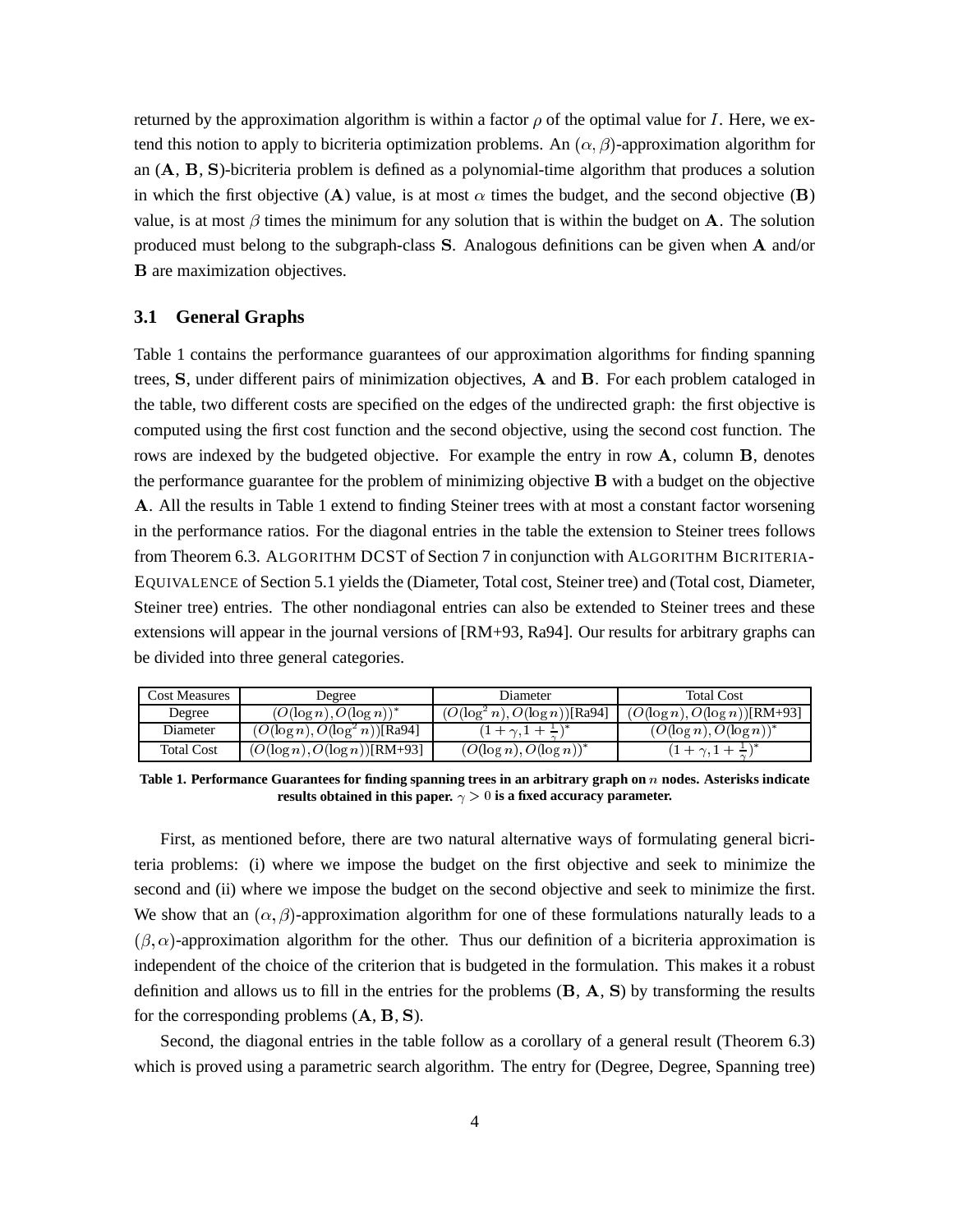follows by combining Theorem 6.3 with the  $O(\log n)$ -approximation algorithm for the degree problem in [RM+93]. In [RM+93] they actually provide an  $O(\log n)$ -approximation algorithm for the weighted degree problem. The weighted degree of a subgraph is defined as the maximum over all nodes of the sum of the costs of the edges incident on the node in the subgraph. Hence we actually get an  $(O(\log n), O(\log n))$ -approximation algorithm for the (Weighted degree, Weighted degree, Spanning tree)-bicriteria problem. Similarly, the entry for (Diameter, Diameter, Spanning tree) follows by combining Theorem 6.3 with the known exact algorithms for minimum diameter spanning trees [CG82]; while the result for (Total cost, Total cost, Spanning tree) follows by combining Theorem 6.3 with an exact algorithm to compute a minimum spanning tree [CLR].

Finally, we present a cluster based approximation algorithm and a solution based decomposition technique for devising approximation algorithms for problems when the two objectives are different. Our techniques yield  $(O(\log n), O(\log n))$ -approximation algorithms for the (Diameter, Total cost, Steiner tree) and the (Degree, Total cost, Steiner tree) problems<sup>7</sup>.

### **3.2 Treewidth-Bounded Graphs**

We also study the bicriteria problems mentioned above for the class of treewidth-bounded graphs. Examples of treewidth-bounded graphs include trees, series-parallel graphs, k-outerplanar graphs, chordal graphs with cliques of size at most  $k$ , bounded-bandwidth graphs etc. We use a dynamic programming technique to show that for the class of treewidth-bounded graphs, there are either polynomial-time or pseudopolynomial-time algorithms (when the problem is **NP**-complete) for several of the bicriteria network design problems studied here. A **polynomial time approximation** scheme (PTAS) for problem  $\Pi$  is a family of algorithms  $A$  such that, given an instance  $I$  of  $\Pi$ , for all  $\epsilon > 0$ , there is a polynomial time algorithm  $A \in \mathcal{A}$  that returns a solution which is within a factor  $(1 + \epsilon)$  of the optimal value for I. A polynomial time approximation scheme in which the running time grows as a polynomial function of  $\epsilon$  is called a **fully polynomial time approximation scheme**. Here we show how to convert these pseudopolynomial-time algorithms for problems restricted to treewidth-bounded graphs into fully polynomial-time approximation schemes using a general scaling technique. Stated in our notation, we obtain polynomial time approximation algorithms with performance of  $(1, 1 + \epsilon)$ , for all  $\epsilon > 0$ . The results for treewidth-bounded graphs are summarized in Table 2. As before, the rows are indexed by the budgeted objective. All algorithmic results in Table 2 also extend to Steiner trees in a straightforward way.

Our results for treewidth-bounded graphs have an interesting application in the context of finding optimum broadcast schemes. Kortsarz and Peleg [KP92] gave  $O(\log n)$ -approximation algorithms for the minimum broadcast time problem for series-parallel graphs. Combining our results for the (Degree, Diameter, Spanning tree) for treewidth-bounded graphs with the techniques in [Ra94], we obtain an  $O(\frac{\log n}{\log \log n})$  $\frac{\log n}{\log \log n}$ )-approximation algorithm for the minimum broadcast time problem for treewidth-bounded graphs (series-parallel graphs have a treewidth of <sup>2</sup>), improving and generalizing

<sup>&</sup>lt;sup>7</sup>The result for (Degree, Total cost, Steiner tree) can also be obtained as a corollary of the results in [RM+93].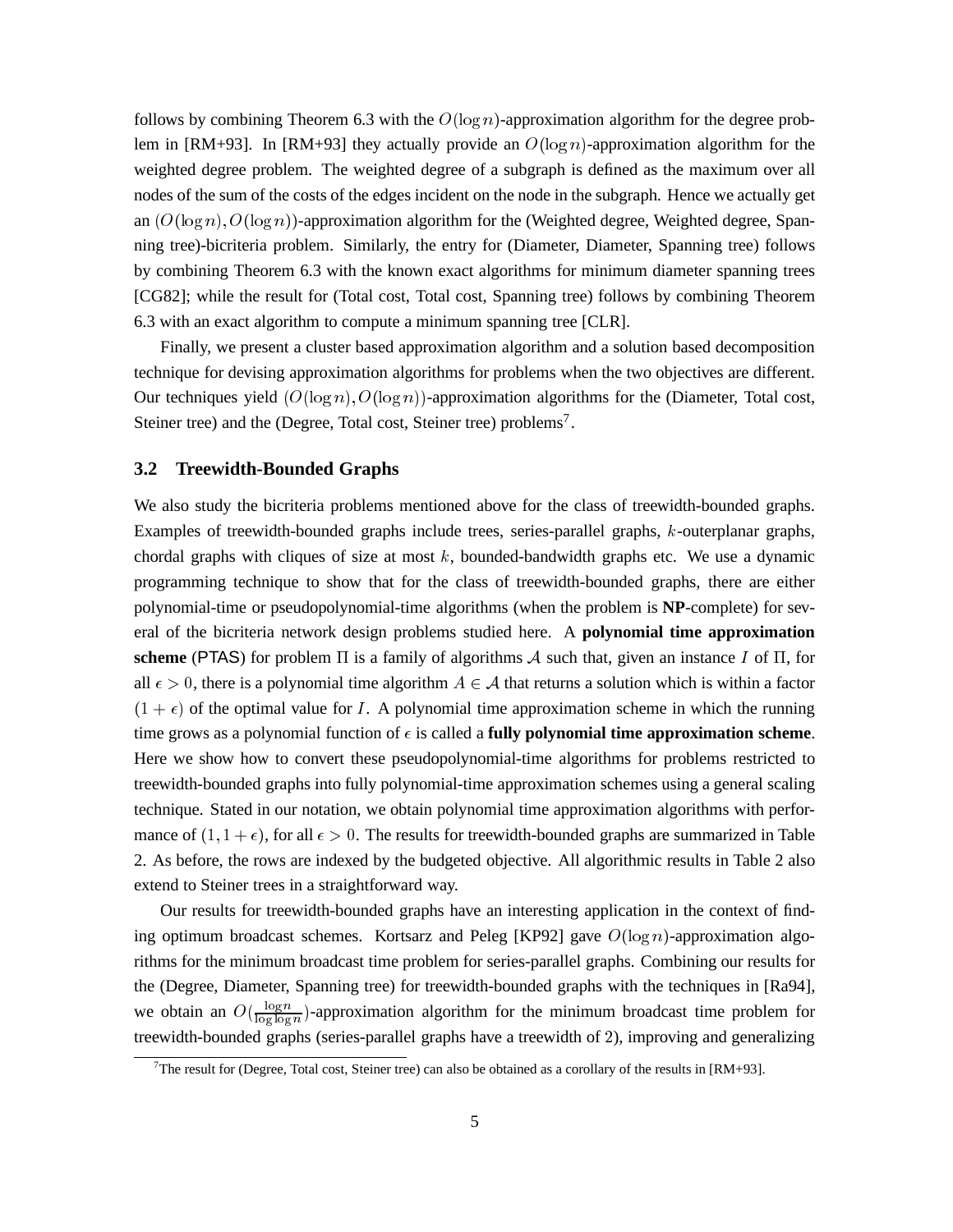| <b>Cost Measures</b> | Degree          | Diameter            | <b>Total Cost</b>   |
|----------------------|-----------------|---------------------|---------------------|
| Degree               |                 |                     |                     |
|                      | polynomial-time | polynomial-time     | polynomial-time     |
| Diameter             |                 | (weakly NP-hard)    | (weakly NP-hard)    |
|                      | polynomial-time | $(1, 1 + \epsilon)$ | $(1, 1 + \epsilon)$ |
| <b>Total Cost</b>    |                 | (weakly NP-hard)    | (weakly NP-hard)    |
|                      | polynomial-time | $(1, 1 + \epsilon)$ | $(1, 1 + \epsilon)$ |

the result in [KP92]. Note that the best known result for this problem for general graphs is by Ravi [Ra94] who provides an approximation algorithm performance guarantee  $(O(\log^2 n), O(\log n))$ .

**Table 2. Bicriteria spanning tree results for treewidth-bounded graphs.**

# **4 Hardness results**

The problem of finding a minimum degree spanning tree is strongly NP-hard [GJ79]. This implies that all spanning tree bicriteria problems, where one of the criteria is degree, are also strongly NP-hard. In contrast, it is well known that the minimum diameter spanning tree problem and the minimum cost spanning tree problems have polynomial time algorithms (see [CLR] and the references therein).

The (Diameter, Total Cost, Spanning tree)-bicriteria problem is strongly NP-hard even in the case where both cost functions are identical [HL+89]. Here we give the details of the reduction to show that (Diameter, Total Cost, Spanning tree) is weakly NP-hard even for series-parallel graphs (i.e. graphs with treewidth at most <sup>2</sup>). Similar reductions can be given to show that (Diameter, Diameter, Spanning tree) and (Total cost, Total cost, Spanning tree) are also weakly NP-hard for series-parallel graphs.

We first recall the definition of the **PARTITION** problem [GJ79]. As an instance of the **PAR-TITION** problem we are given a set  $T = \{t_1, t_2, \dots, t_n\}$  of positive integers and the question is whether there exists a subset  $X \subseteq A$  such that  $\sum$  $\cdot$  .  $\sim$  -  $\sim$  $t_i = \sum$ tj 2T X  $t_i = (\sum$ <u>t</u> 2T  $t_j)/2.$ 

**Theorem 4.1** (Diameter, Total cost, Spanning tree) is NP-hard for series-parallel graphs.

**Proof:** Reduction from the **PARTITION** problem. Given an instance  $T = \{t_1, t_2, \dots, t_n\}$  of the **PARTITION** problem, we construct a series parallel graph G with  $n + 1$  vertices,  $v_1, v_2, \cdots v_{n+1}$ and 2n edges. We attach a pair of parallel edges,  $e_i^1$  and  $e_i^2$ , between  $v_i$  and  $v_{i+1}$ ,  $1 \le i \le n$ . We now specify the two cost functions f and g on the edges of this graph;  $c(e_i^1) = t_i$ ,  $c(e_i^2) = 0$ ,  $d(e_i^1) =$  $0, d(e_i^2) = t_i, 1 \leq i \leq n$ . Let  $\sum$  $t_1 = 1$  $t_i = 2H$ . Now it is easy to show that G has a spanning tree of d-diameter at most H and total c-cost at most H if and only if there is a solution to the original instance T of the **PARTITION** problem.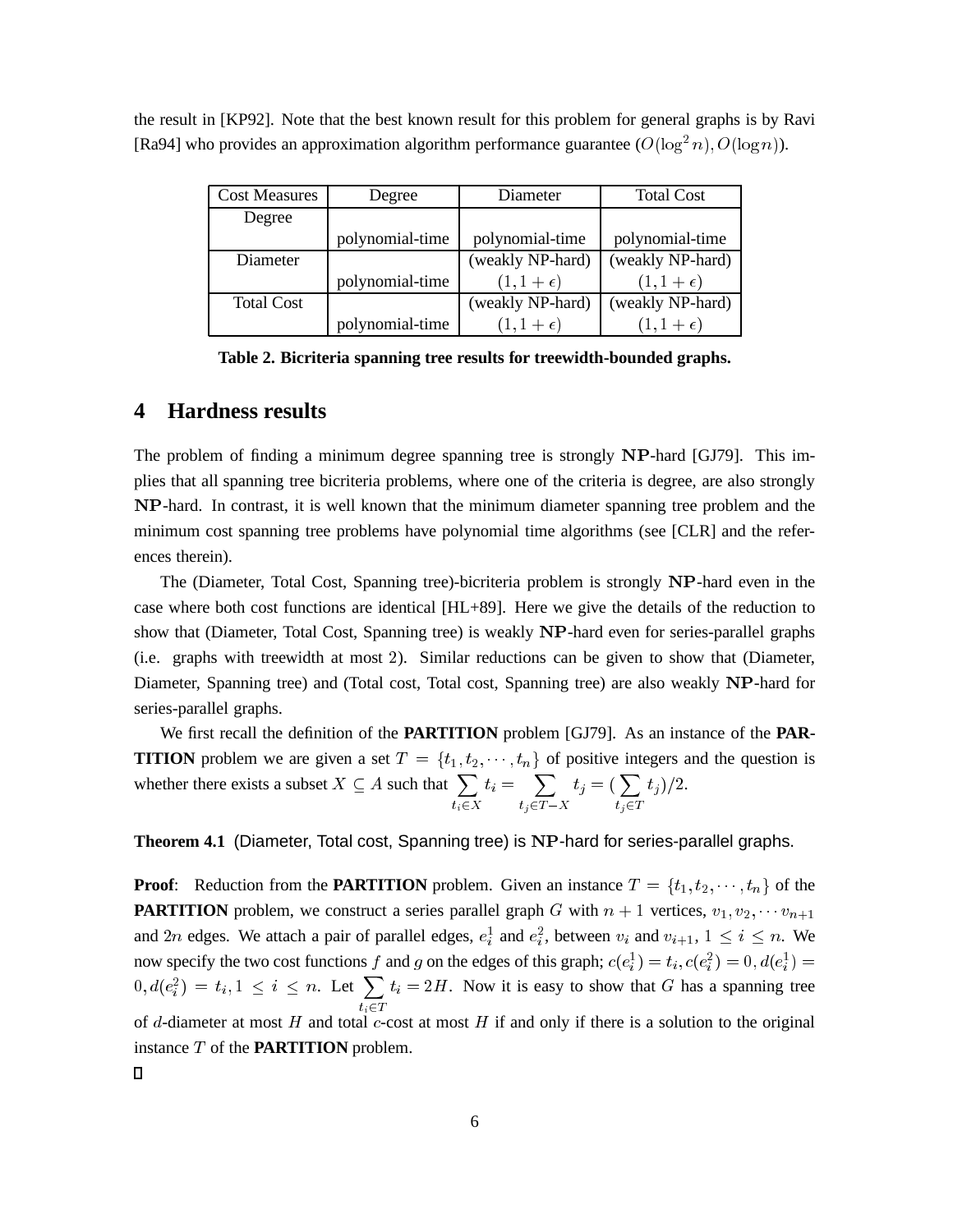We now show that the (Diameter, Total-cost, Steiner tree) problem is hard to approximate within a logarithmic factor. An approximation algorithm provided in Section 7. There is however a gap between the results of Theorems 4.3 and 7.7. Our non-approximability result is obtained by an approximation preserving reduction from the **MIN SET COVER**. An instance  $(T, X)$  of the **MIN SET COVER** problem consists of a universe  $T = \{t_1, t_2, \ldots, t_k\}$  and a collection of subsets  $X =$  $\{X_1, X_2, \ldots, X_m\},\; X_i \subseteq T$ , each set  $X_i$  having an associated cost  $c_i$ . The problem is to find a minimum cost collection of the subsets whose union is  $T$ .

**Fact 4.2** Recently [AS97, RS97] have independently shown the following non-approximability result:

It is N P -hard to find an approximate solution to the **MIN SET COVER** problem, with a universe of size k, with performance guarantee better than  $\Omega(\ln k)$ .

**Corollary 4.3** There is an approximation preserving reduction from **MIN SET COVER** problem to the (Diameter, Total Cost, Steiner tree) problem. Thus:

Unless  $P = NP$ , given an instance of the (Diameter, Total Cost, Steiner tree) problem with  $k$  sites, there is no polynomial-time approximation algorithm that outputs a Steiner tree of diameter at most the bound  $D$ , and cost at most  $R$  times that of the minimum cost diameter-D Steiner tree, for  $R < \ln k$ .

**Proof**: We give an approximation preserving reduction from the **MIN SET COVER** problem to the (Diameter, Total Cost, Steiner tree) problem. Given an instance  $(T, X)$  of the **MIN SET COVER** problem where  $T = \{t_1, t_2, \ldots, t_k\}$  and  $X = \{X_1, X_2, \ldots, X_m\}$ ,  $X_i \subseteq T$ , where the cost of the set  $X_i$  is  $c_i$ , we construct an instance G of the (Diameter, Total Cost, Steiner tree) problem as follows. The graph G has a node  $t_i$  for each element  $t_i$  of  $T^8$ , a node  $x_i$  for each set  $X_i$ , and an extra "enforcer-node" n. For each set  $X_i$ , we attach an edge between nodes n and  $x_i$  of c-cost  $c_i$ , and d-cost 1. For each element  $t_i$  and set  $X_j$  such that  $t_i \in X_j$  we attach an edge  $(t_i, x_j)$  of c-cost, 0, and  $d$ -cost, 1. In addition to these edges, we add a path P made of two edges of  $c$ -cost, 0, and  $d$ -cost, 1, to the enforcer node n (see Figure 1). The path P is added to ensure that all the nodes  $t_i$  are connected to n using a path of d-cost at most 2. All other edges in the graph are assigned infinite c and d-costs. The nodes  $t_i$  along with n and the two nodes of P are specified to be the terminals for the Steiner tree problem instance. We claim that G has a c-cost Steiner tree of diameter at most 4 and cost  $\mathcal C$  if and only if the original instance  $(T, X)$  has a solution of cost  $\mathcal{C}$ .

Note that any Steiner tree of diameter at most 4 must contain a path from  $t_i$  to n, for all i, that uses an edge  $(x_i, n)$  for some  $X_i$  such that  $t_i \in X_i$ . Hence any Steiner tree of diameter at most 4 provides a feasible solution of equivalent c-cost to the original Set cover instance. The proof now follows from Theorem 4.2.

 $\Box$ 

<sup>&</sup>lt;sup>8</sup>There is a mild abuse of notation here but it should not lead to any confusion.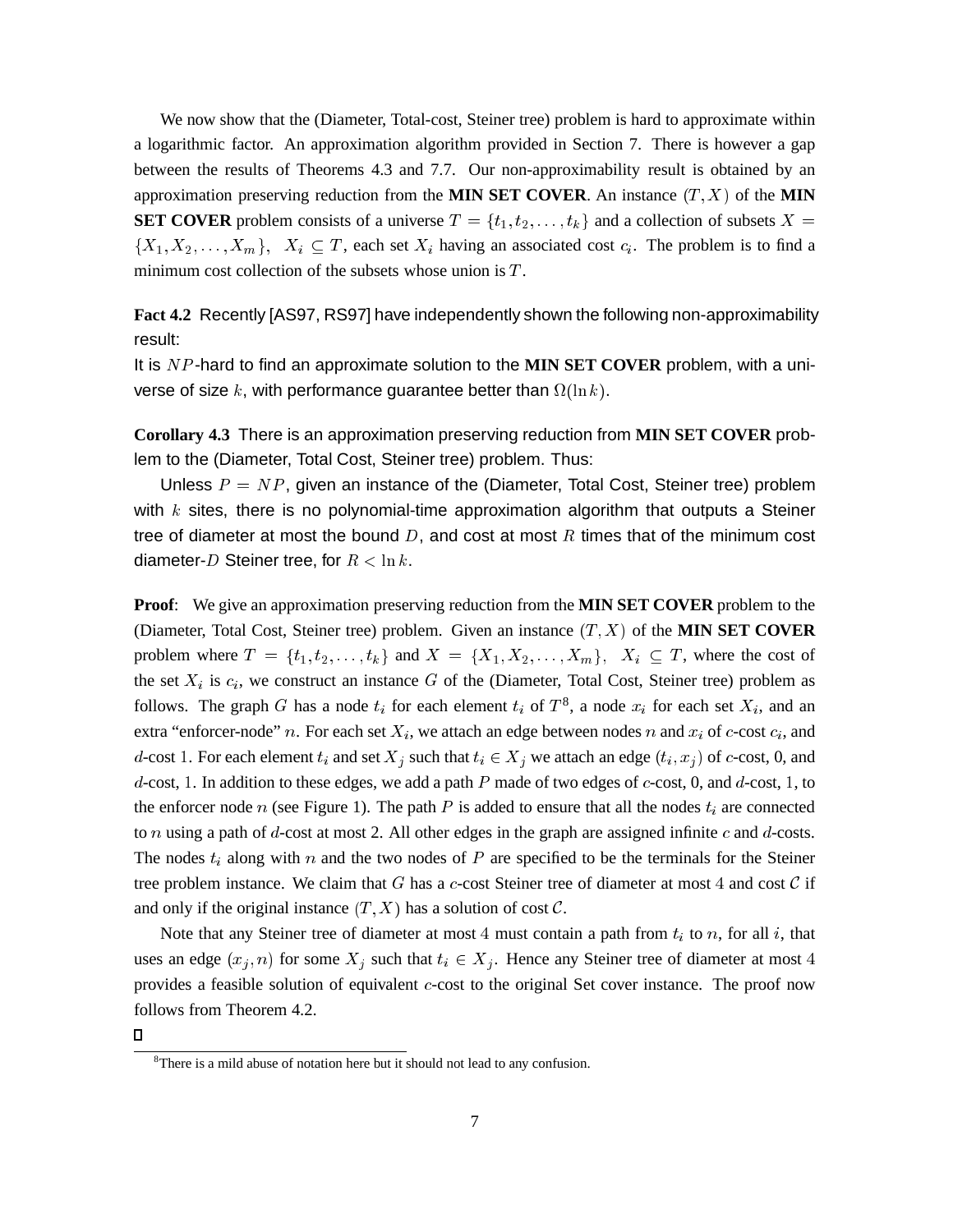

Figure 1: Figure illustrating the reduction from the **MIN SET COVER** problem to (Diameter, Total cost, Steiner tree) problem. The instance of **MIN SET COVER** is  $(T, X)$  where  $T = \{t_1, t_2, \ldots, t_7\}$ ,  $X = \{x_1, x_2, x_3, x_4\}.$  Here  $x_1 = \{t_1, t_2, t_3\}, x_2 = \{t_3, t_4, t_5\}, x_3 = \{t_5\}$  and  $x_4 = \{t_6, t_7\}.$  The cost on the edges shown in the figure denotes the c-cost of the edges. All these edges have d-cost  $= 1.$ 

# **5 Bicriteria Formulations: Properties**

In Section 1, we claimed that our formulation for bicriteria problems is robust and general. In this section, we justify these claims.

#### **5.1 Equivalence of Bicriteria Formulations: Robustness**

In this section, we show that our formulation for bicriteria problems is robust and general.

Let G be a graph with two (integral)<sup>9</sup> cost functions, c and d (typically edge costs or node costs). Let  $A$  (B) be a minimization objective computed using cost function  $c$  (d). Let the budget bound on the c-cost<sup>10</sup> (d-cost) of a solution subgraph be denoted by  $C(D)$ .

There are two natural ways to formulate a bicriteria problem: (i)  $(A, B, S)$  - find a subgraph in S whose A-objective value (under the c-cost) is at most  $C$  and which has minimum B-objective value (under the d-cost), (ii)  $(B, A, S)$  - find a subgraph in S whose B-objective value (under the d-cost) is at most  $D$  and which has minimum A-objective value (under the  $c$ -cost).

Note that bicriteria problems are generally hard, when the two criteria are *hostile* with respect to each other - the minimization of one criterion conflicts with the minimization of the other. A

<sup>&</sup>lt;sup>9</sup>In case of rational cost functions, our algorithms can be extended with a small additive loss in the performance guarantee.

<sup>&</sup>lt;sup>10</sup>We use the term "cost under  $c$ " or "c-cost" in this section to mean the value of the objective function computed using <sup>c</sup>, and not to mean the total of all the <sup>c</sup> costs in the network.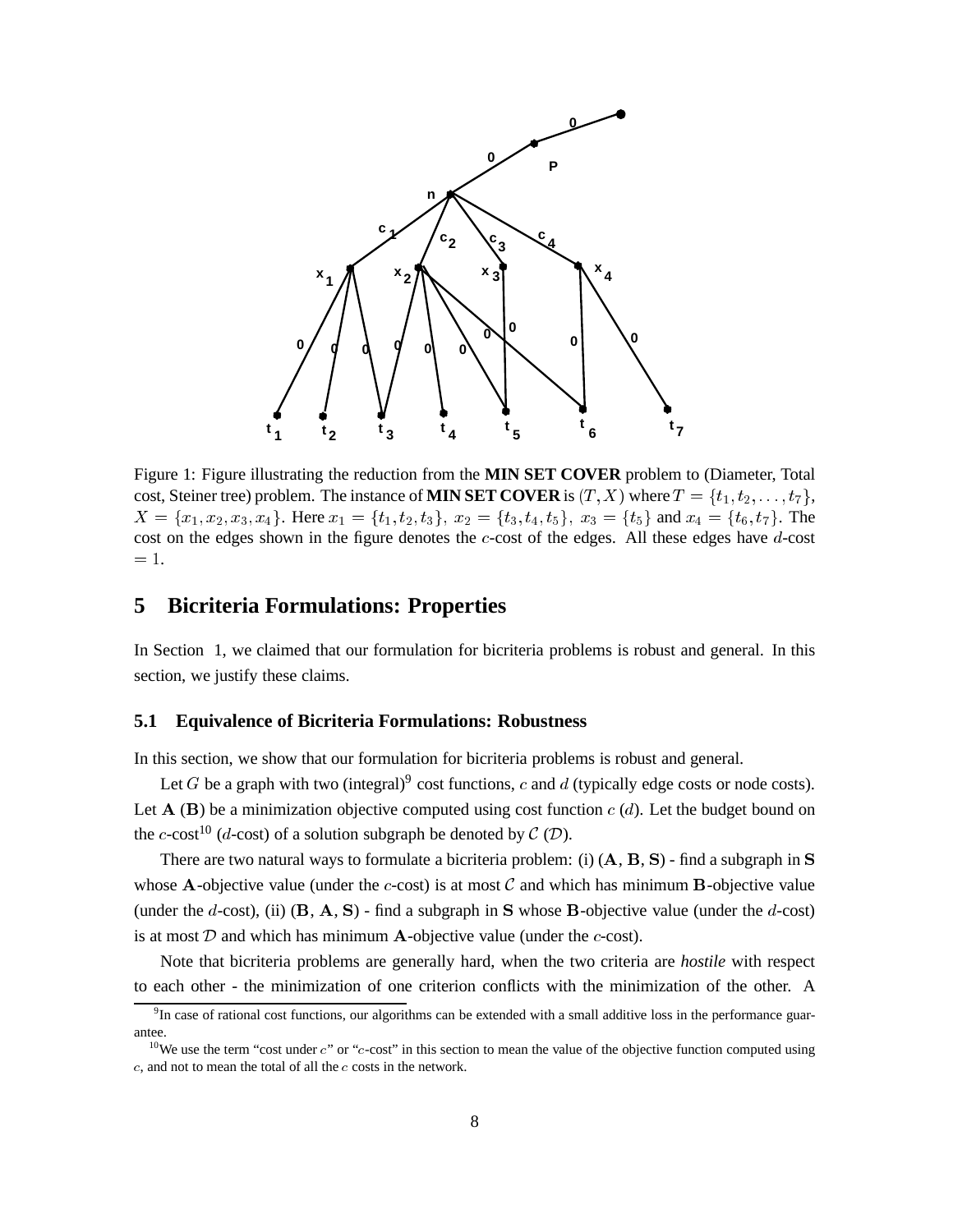good example of hostile objectives are the degree and the total edge cost of a spanning tree in an unweighted graph [RM+93]. Two minimization criteria are formally defined to be hostile whenever the minimum value of one objective is monotonically nondecreasing as the budget (bound) on the value of the other objective is decreased.

Let  $A - APPROX(G, C)$  be any  $(\alpha, \beta)$ -approximation algorithm for  $(A, B, S)$  on graph G with budget C under the c-cost. We now show that there is a transformation which produces a  $(\beta, \alpha)$ approximation algorithm for  $(B, A, S)$ . The transformation uses binary search on the range of values of the c-cost with an application of the given approximation algorithm,  $A - APPROX$ , at each step of this search. Let the minimum c-cost of a D-bounded subgraph in S be  $OPT_c$ . Let  $\mathcal{C}_{hi}$  be an upper bound on the c-cost of any  $D$ -bounded subgraph in S. Note that  $C_{hi}$  is at most some polynomial in n times the maximum c-cost (of an edge or a node). Hence  $log(C_{hi})$  is at most a polynomial in terms of the input specification. Let  $Heu_c$  ( $Heu_d$ ) denote the c-cost (d-cost) of the subgraph output by ALGORITHM BICRITERIA-EQUIVALENCE given below.

ALGORITHM BICRITERIA-EQUIVALENCE:

- *Input:*  $G$  graph,  $D$  budget on criterion **B** under the *d*-cost,  $A APPROX$  an  $(\alpha, \beta)$ approximation algorithm for  $(A, B, S)$ .
- 1. Let  $\mathcal{C}_{hi}$  be an upper bound on the *c*-cost of any *D*-bounded subgraph in **S**.
	- 2. Do binary search and find a  $\mathcal{C}'$  in  $[0, \mathcal{C}_{hi}]$  such that
	- (a)  $\mathbf{A} \mathbf{APPROX}(G, C')$  returns a subgraph with d-cost greater than  $\beta \mathcal{D}$ , and
	- (b)  $\mathbf{A} \mathbf{APPROX}(G, C' + 1)$  returns a subgraph with d-cost at most  $\beta \mathcal{D}$ .
	- 3. If the binary search in Step 2 fails to find a valid  $C<sup>'</sup>$  then output "NO SOLUTION" else output  $\mathbf{A} - \mathbf{APPROX}(G, \mathcal{C}' + 1).$
- *Output:* A subgraph from S such that its *c*-cost is at most  $\alpha$  times that of the minimum c-cost D-bounded subgraph and its d-cost is at most  $\beta \mathcal{D}$ .

**Claim 5.1** If G contains a <sup>D</sup>-bounded subgraph in <sup>S</sup> then ALGORITHM BICRITERIA-EQUIVALENCE outputs a subgraph from S whose c-cost is at most  $\alpha$  times that of the minimum c-cost Dbounded subgraph and whose  $d$ -cost is at most  $\beta \mathcal{D}$ .

**Proof:** Since A and B are hostile criteria it follows that the binary search in Step 2 is well defined. Assume that S contains a D-bounded subgraph. Then, since  $A - APPROX(G, C_{hi})$  returns a subgraph with d-cost at most  $\beta \mathcal{D}$ , it is clear that ALGORITHM BICRITERIA-EQUIVALENCE outputs a subgraph in this case. As a consequence of Step 2a and the performance guarantee of the approximation algorithm  $A - APPROX$ , we get that  $C' + 1 \leq OPT_c$ . By Step 2b we have that  $Heu_d \leq \beta \mathcal{D}$ and  $Heu_c \leq \alpha(C' + 1) \leq \alpha OPT_c$ . Thus ALGORITHM BICRITERIA-EQUIVALENCE outputs a subgraph from S whose c-cost is at most  $\alpha$  times that of the minimum c-cost  $D$ -bounded subgraph and whose d-cost is at most  $\beta \mathcal{D}$ .

 $\Box$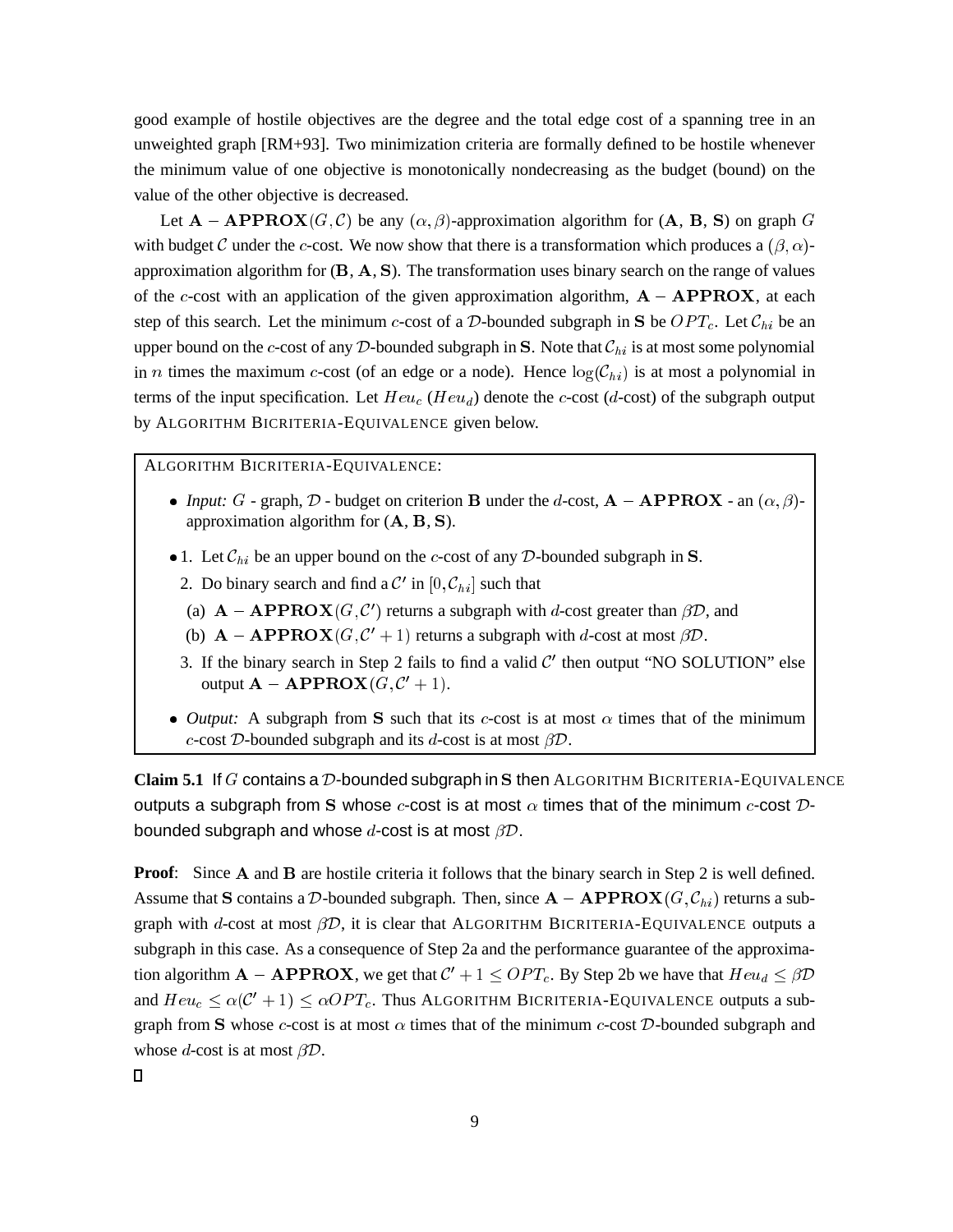Note however that in general the resulting  $(\beta, \alpha)$ -approximation algorithm is, not *strongly* polynomial since it depends on the range of the c-costs. But it is a *polynomial-time* algorithm since its running time is linearly dependent on  $\log C_{hi}$  the largest c-cost. The above discussion leads to the following theorem.

**Theorem 5.2** Any  $(\alpha, \beta)$ -approximation algorithm for  $(A, B, S)$  can be transformed in polynomial time into a  $(\beta, \alpha)$ -approximation algorithm for (B, A, S).

#### **5.2 Comparing with other functional combinations: Generality**

Our formulation is more general because it subsumes the case where one wishes to minimize some functional combination of the two criteria. We briefly comment on this next. For the purposes of illustration let  $A$  and  $B$  be two objective functions and let us say that we wish to minimize the sum of the two objectives A and B. Call this an  $(A + B, S)$  problem. Let  $A - APPROX(G, C)$  be any  $(\alpha, \beta)$ -approximation algorithm for  $(A, B, S)$  on graph G with budget C under the c-cost. We show that  $\forall \epsilon > 0$ , there is a polynomial time  $(1 + \epsilon)$  max $\{\alpha, \beta\}$ -approximation algorithm for the  $(A + B, S)$  problem. The transformation uses simple linear search in steps of  $(1 + \epsilon)$  over the range of values of the c-cost with an application of the given approximation algorithm,  $A - APPROX$ , at each step of this search. Let the optimum value for the  $(A + B, S)$  problem on a graph G be  $OPT_{c+d} = (V_c + V_d)$ , where  $V_c$  and  $V_d$  denote respectively the contribution of the two costs c and d for **A** and **B**. Let  $Heu_c(\mathcal{C})$  ( $Heu_d(\mathcal{C})$ ) denote the c-cost (d-cost) of the subgraph output by  $A - APPROX(G, C)$ . Finally, let  $Heu_{c+d}(C)$  denote the value computed by ALGORITHM CONVERT.

ALGORITHM CONVERT:

- *Input:*  $G$  graph, an  $\epsilon > 0$ ,  $A APPROX$  an  $(\alpha, \beta)$ -approximation algorithm for  $(A, \beta)$ <sup>B</sup>, S).
- 1. Let  $\mathcal{C}_{hi}$  be an upper bound on the *c*-cost of any subgraph in **S**.
	- 2. Let  $R = \lceil \log_{(1+\epsilon)} C_{hi} \rceil$
	- 3. For  $i = 0$  to R do
	- (a)  $M_i = (1 + \epsilon)^j$
	- (b) Let  $Heu_c(M_i)$ ,  $Heu_d(M_i)$  denote the c-cost and the d-cost of solution obtained by  $\mathbf{A}-\mathbf{APPROX}(G, M_i).$
	- 4. Return the minimum over all  $0 \le j \le R$ , of  $\mathcal{F}_j = Heu_c(M_j) + Heu_d(M_j)$ .
- *Output:* A subgraph from S such that the sum of its c-cost and its d-costs is at most  $(1 +$  $\epsilon$ ) max $\{\alpha, \beta\}$ (*OPT*<sub>c+d</sub>).

**Theorem 5.3** Let  $A - APPROX(G, C)$  be any  $(\alpha, \beta)$ -approximation algorithm for  $(A, B, S)$ on graph G with budget C under the c-cost. Then, for all  $\epsilon > 0$ , there is a polynomial time  $(1 + \epsilon)$  max $\{\alpha, \beta\}$ -approximation algorithm for the  $(A + B, S)$  problem.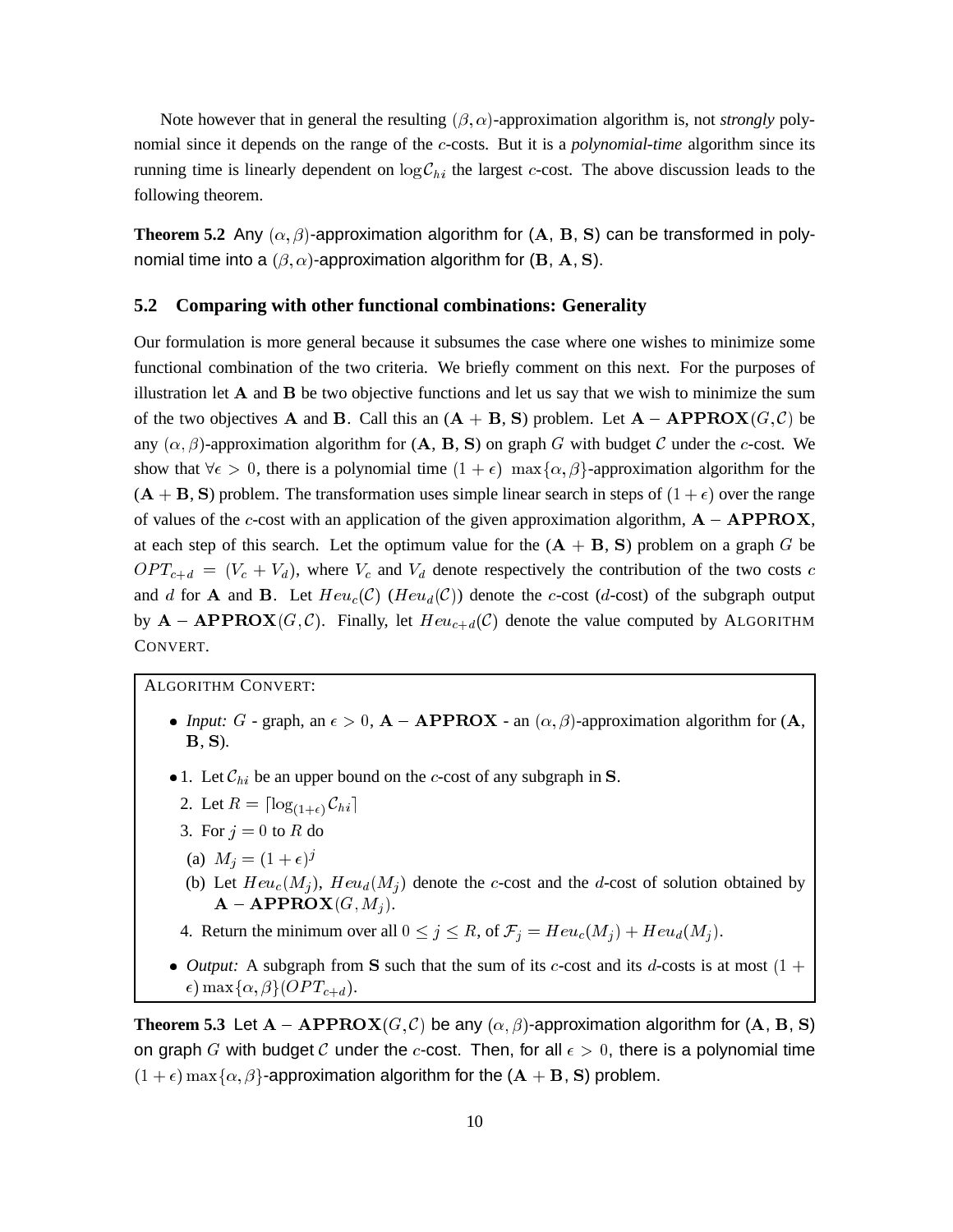**Proof Sketch:** Consider the iteration of the binary search in which the bound on the c-cost is  $\mathcal{R}$  such that  $V_c \leq \mathcal{R} \leq (1 + \epsilon)V_c$ . Notice that such a bound is considered as a result of discretization of the interval  $[0, C_{hi}]$ . Then as a consequence of the performance guarantee of the approximation algorithm  $A - APPROX$ , we get that

$$
Heu_c(\mathcal{R}) \leq \alpha \mathcal{R} \leq (1+\epsilon)\alpha V_c.
$$

By Step 4, the performance guarantee of the algorithm  $A - APPROX$ , and the hostility of A and **B**, we have that  $Heu_d(\mathcal{R}) \leq \beta V_d$ . Thus  $Heu_{c+d}(\mathcal{R}) \leq (1+\epsilon)\alpha V_c + \beta V_d \leq (1+\epsilon)\max{\alpha, \beta}(V_c +$  $V_d$ ). Since ALGORITHM CONVERT outputs a subgraph from S the sum of whose c-cost and d-cost is minimized, we have that

$$
\min_{\mathcal{C}' \in [0,\mathcal{C}_{hi}]} (Heu_c(\mathcal{C}') + Heu_d(\mathcal{C}')) \leq (1+\epsilon) \max\{\alpha,\beta\} (OPT_{c+d}).
$$

 $\Box$ 

A similar argument shows that an  $(\alpha, \beta)$ -approximation algorithm  $A - APPROX(G, C)$ , for a (A, B, S) problem can be used to find devise a polynomial time  $(1 + \epsilon)^2 \alpha \beta$  approximation algorithm for the  $(A \times B, S)$  problem. A similar argument can also be given for other basic functional combinations. We make two additional remarks.

- 1. Algorithms for solving  $(f(A, B), S)$  problems can not in general guarantee any bounded performance ratios for solving the  $(A, B, S)$  problem. For example, a solution for the (Total Cost + Total Cost , Spanning Tree) problem or the (Total Cost/Total Cost , Spanning Tree) problem can not be directly used to find a good  $(\alpha, \beta)$ -approximation algorithm for the (Total Cost, Total Cost, Spanning Tree)-bicriteria problem.
- 2. The use of approximation algorithms for  $(A, B, S)$ -bicriteria problems, to solve  $(f(A, B), S)$ problems (f denotes a function combination of the objectives) does not always yield the best possible solutions. For example problems such as (Total Cost + Total Cost , Spanning Tree) and (Total Cost/Total Cost , Spanning Tree) [Ch77, Me83] can be solved exactly in polynomial time by direct methods but can only be solved approximately using any algorithm for the (Total Cost, Total Cost, Spanning Tree)-bicriteria problem.<sup>11</sup>

# **6 Parametric Search**

In this section, we present approximation algorithms for a broad class of bicriteria problems where both the objectives in the problem are of the same type (e.g., both are total edge costs of some network computed using two different costs on edges, or both are diameters of some network calculated using two different costs etc.).

<sup>&</sup>lt;sup>11</sup>This is true since the (Total Cost, Total Cost, Spanning Tree)-bicriteria problem is **NP**-complete and therefore unless  $P = NP$  cannot be solved in polynomial time.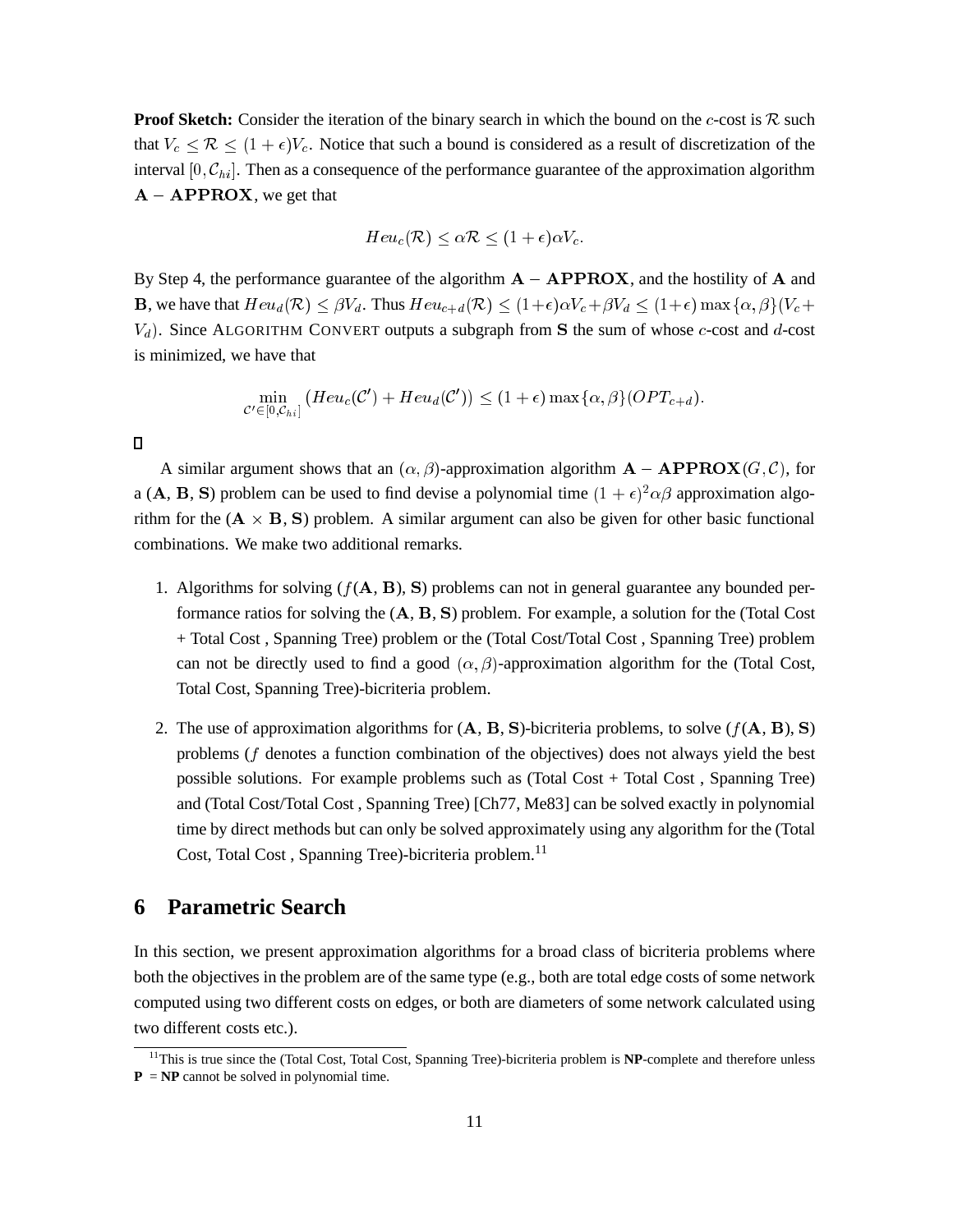As before, let G be a graph with two (integral) cost functions, c and d. Let C denote the budget on criteria A. We assume that the c and  $d$  cost functions are of the same kind; i.e., they are both costs on edges or, costs on nodes. Let  $\mathbf{U} \mathbf{V} \mathbf{W}(G, f)$  be any  $\rho$ -approximation algorithm that on input G produces a solution subgraph in S minimizing criterion A, under the single cost function  $f$ . In a mild abuse of notation, we also let  $\mathbf{U} \mathbf{V} \mathbf{W}(G, f)$  denote the (f-)cost of the subgraph output by  $\mathbf{U} \mathbf{V} \mathbf{W}(G, f)$  when running on input G under cost function f. We use the following additional notation in the description of the algorithm and the proof of its performance guarantee. Given constants a and b and two cost functions f and g, defined on edges (nodes) of a graph,  $af + bg$  denotes the composite function that assigns a cost  $af(e) + bg(e)$  to each edge (node) in the graph. Let  $h(\mathcal{D})$  denote the cost of the subgraph, returned by  $\mathbf{U} \mathbf{V} \mathbf{W}(G, (\frac{\mathcal{D}}{\sigma})c + d)$  (under the  $((\frac{\mathcal{D}}{\sigma})c + d)$ -cost function). Let the minimum d-cost of a C-bounded subgraph in S be  $OPT_d$ . Let  $Heu_c$  ( $Heu_d$ ) denote the c-cost (d-cost) of the subgraph output by ALGORITHM PARAMETRIC-SEARCH given below.

Let  $\gamma > 0$  be a fixed accuracy parameter. In what follows, we devise a  $((1 + \gamma), (1 + \frac{1}{\gamma}))$ - approximation algorithm for  $(A, A, S)$ , under the two cost functions c and d. The algorithm consists of performing a binary search with an application of the given approximation algorithm, UVW, at each step of this search.

## ALGORITHM PARAMETRIC-SEARCH:

- *Input:*  $G$  graph,  $C$  budget on criteria **A** under the c-cost, UVW a  $\rho$ -approximation algorithm that produces a solution subgraph in S minimizing criterion <sup>A</sup>, under a single cost function,  $\gamma$  - an accuracy parameter.
- 1. Let  $\mathcal{D}_{hi}$  be an upper bound on the *d*-cost of any *C*-bounded subgraph in S.
	- 2. Do binary search and find a  $\mathcal{D}'$  in  $[0, \gamma \mathcal{D}_{hi}]$  such that
	- (a) UVW $(G, (\frac{\mathcal{D}'}{\mathcal{C}})c + d)$  returns a subgraph such that  $\frac{n(D')}{\mathcal{D}'} > (1 + \gamma)\rho$ , and
	- (b)  $\mathbf{UVW}(G, (\frac{\mathcal{D}^t+1}{\mathcal{C}})c+d)$  returns a subgraph such that  $\frac{n(\mathcal{D}^t+1)}{(\mathcal{D}^t+1)} \leq (1+\gamma)\rho$ .
	- 3. If the binary search in Step 2 fails to find a valid  $C<sup>'</sup>$  then output "NO SOLUTION" else output  $\mathbf{UVW}(G, (\frac{\mathcal{D}^r+1}{\mathcal{C}})c+d).$
- *Output:* A subgraph from **S** such that its d-cost is at most  $(1+\frac{1}{\gamma})\rho$  times that of the minimum d-cost C-bounded subgraph and its c-cost is at most  $(1 + \gamma)\rho C$ .

**Claim 6.1** The binary search, in Step 2 of ALGORITHM PARAMETRIC-SEARCH is well-defined.

**Proof:** Since  $\left(\frac{1}{R}$  **UVW**(*G*, *f*)) is the same as **UVW**(*G*,  $\frac{1}{R}$ ), we get that  $\frac{n(D)}{\hat{D}} = \frac{1}{\hat{D}}$  **UVW**(*G*,  $\left(\frac{D}{C}\right)c$ +  $d) =$  UVW $(G, (\frac{1}{C})c + \frac{1}{D}d)$ . Hence  $\frac{h(D)}{\hat{D}}$  is a monotone nonincreasing function of D. Thus the binary search in Step 2 of ALGORITHM PARAMETRIC-SEARCH is well-defined.  $\Box$ 

**Claim 6.2** If G contains a <sup>C</sup>-bounded subgraph in <sup>S</sup> then ALGORITHM PARAMETRIC-SEARCH outputs a subgraph from S whose  $d$ -cost is at most  $(1+\frac{1}{\alpha})\rho$  times that of the minimum  $d$ -cost . . C-bounded subgraph and whose c-cost is at most  $(1 + \gamma)\rho C$ .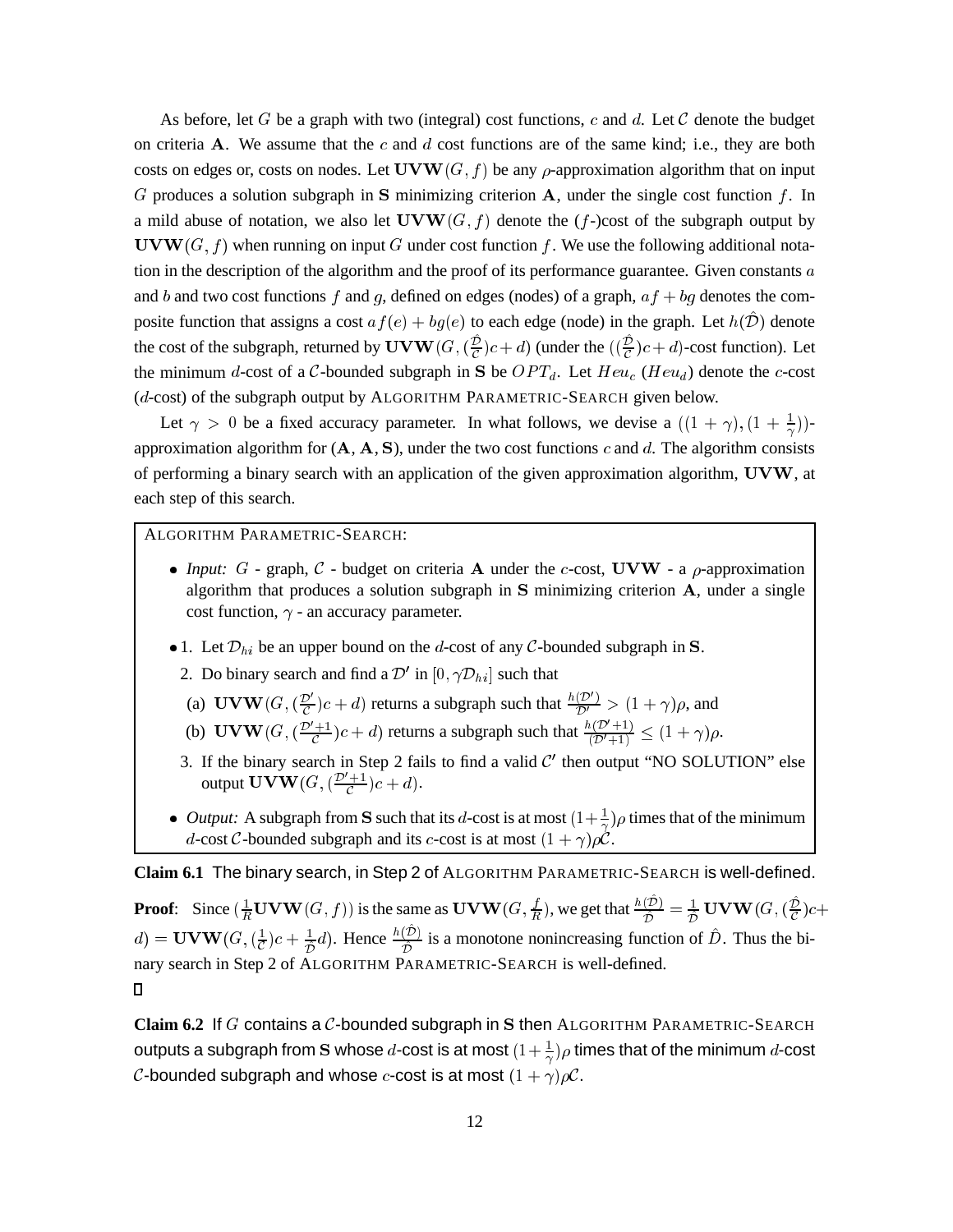**Proof:** By claim 6.1 we have that the binary search in Step 2 of ALGORITHM PARAMETRIC-SEARCH is well-defined.

Assume that S contains a C-bounded subgraph. Then, since  $\mathbf{U} \mathbf{V} \mathbf{W}(G, (\frac{\gamma D_{hi}}{C})c + d)$  returns a subgraph with cost at most  $(1 + \gamma)\rho \mathcal{D}_{hi}$ , under the  $((\frac{\gamma \mathcal{D}_{hi}}{C})c + d)$ -cost function, it is clear that ALGORITHM PARAMETRIC-SEARCH outputs a subgraph in this case.

As a consequence of Step 2a and the performance guarantee of the approximation algorithm UVW, we get that

$$
|\mathcal{D}'+1\leq \frac{OPT_d}{\gamma}
$$

By Step 2b we have that the subgraph output by ALGORITHM PARAMETRIC-SEARCH has the following bounds on the c-costs and the d-costs.

$$
Heu_d \le h(\mathcal{D}' + 1) \le \rho(1 + \gamma)(\mathcal{D}' + 1) \le (1 + \frac{1}{\gamma})\rho OPT_d
$$
  
\n
$$
Heu_c \le (\frac{\mathcal{C}}{\mathcal{D}' + 1})h(\mathcal{D}' + 1) \le (\frac{\mathcal{C}}{\mathcal{D}' + 1})(1 + \gamma)\rho(\mathcal{D}' + 1) = (1 + \gamma)\rho\mathcal{C}.
$$

Thus ALGORITHM PARAMETRIC-SEARCH outputs a subgraph from S whose d-cost is at most  $(1+\frac{1}{\gamma})\rho$  times that of the minimum d-cost C-bounded subgraph and whose c-cost is at most  $(1+\gamma)\rho C$ .  $\Box$ 

Note however that the resulting  $((1+\gamma)\rho, (1+\frac{1}{\gamma})\rho)$ -approximation algorithm for  $(A, A, S)$  may not be *strongly* polynomial since it depends on the range of the d-costs. But it is a *polynomial-time* algorithm since its running time is linearly dependent on  $\log D_{hi}$ . Note that  $\mathcal{D}_{hi}$  is at most some polynomial in *n* times the maximum d-cost (of an edge or a node). Hence  $log(D_{hi})$  is at most a polynomial in terms of the input specification.

The above discussion leads to the following theorem.

**Theorem 6.3** Any  $\rho$ -approximation algorithm that produces a solution subgraph in S minimizing criterion  ${\bf A}$  can be transformed into a  $((1+\gamma)\rho, (1+\frac{1}{\gamma})\rho)$ -approximation algorithm for  $(A, A, S)$ .

The above theorem can be generalized from the bicriteria case to the multicriteria case (with appropriate worsening of the performance guarantees) where all the objectives are of the same type but with different cost functions.

# **7 Diameter-Constrained Trees**

In this section, we describe ALGORITHM DCST, our  $(O(\log n), O(\log n))$ -approximation algorithm for (Diameter, Total cost, Steiner tree) or the diameter-bounded minimum Steiner tree problem. Note that (Diameter, Total cost, Steiner tree) includes (Diameter, Total cost, Spanning tree) as a special case. We first state the problem formally: given an undirected graph  $G = (V, E)$ , with two cost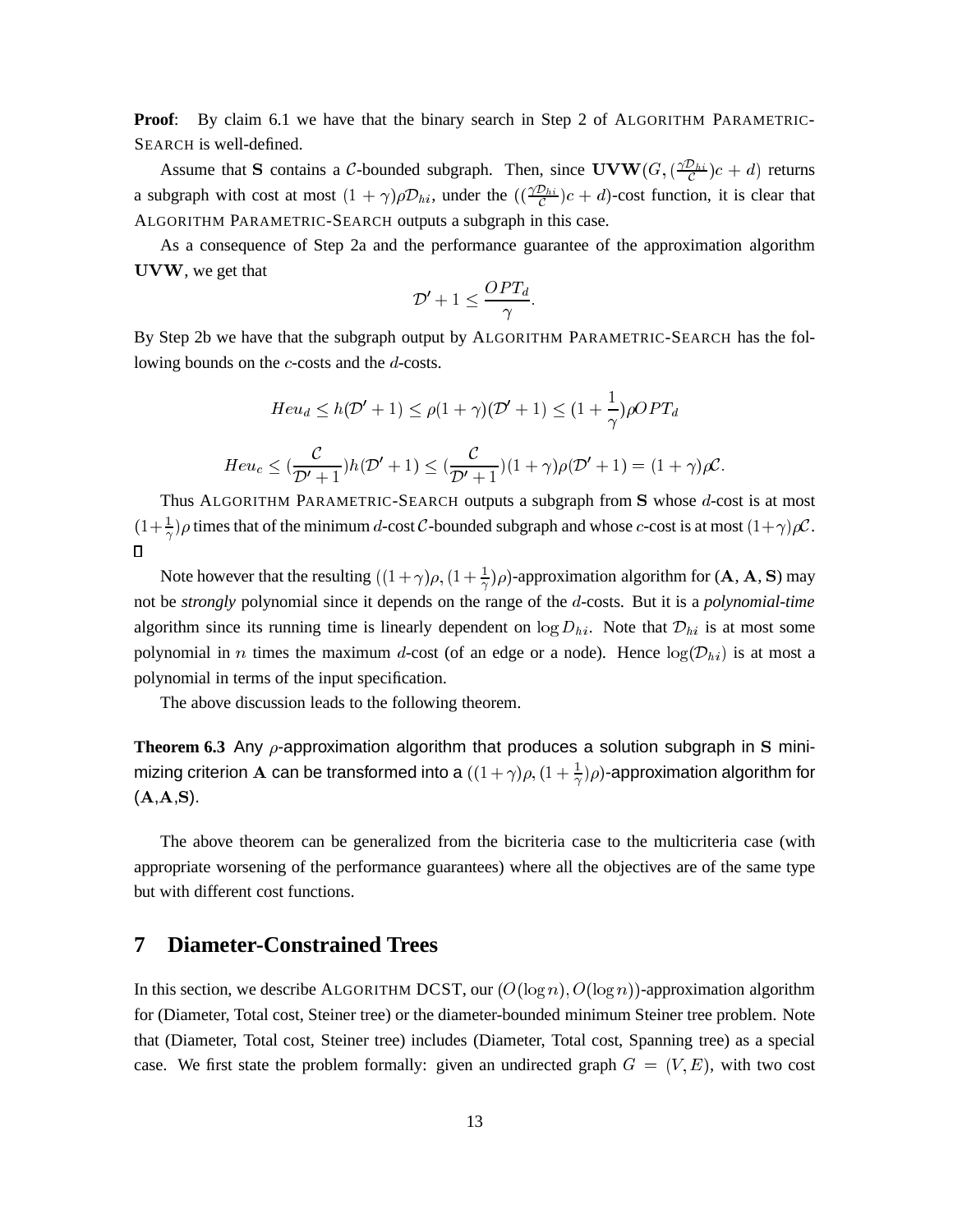functions c and d defined on the set of edges, diameter bound D and terminal set  $K \subseteq V$ , the (Diameter, Total cost, Steiner tree) problem is to find a tree of minimum c-cost connecting the set of terminals in  $K$  with diameter at most  $D$  under the  $d$ -cost.

The technique underlying ALGORITHM DCST is very general and has wide applicability. Hence, we first give a brief synopsis of it. The basic algorithm works in  $(\log n)$  phases (iterations). Initially the solution consists of the empty set. During each phase of the algorithm we execute a subroutine  $\Omega$  to choose a subgraph to add to the solution. The subgraph chosen in each iteration is required to possess two desirable properties. First, it must not increase the budget value of the solution by more than D; second, the solution cost with respect to **B** must be no more than  $OPT_c$ , where  $OPT_c$ denotes the minimum c-cost of a <sup>D</sup> bounded subgraph in **S**. Since the number of iterations of the algorithm is  $O(\log n)$  we get a  $(\log n, \log n)$ -approximation algorithm. The basic technique is fairly straightforward. The non-trivial part is to devise the right subroutine  $\Omega$  to be executed in each phase.  $\Omega$  must be chosen so as to be able to prove the required performance guarantee of the solution. We use the solution based decomposition technique [Ra94, RM+93] in the analysis of our algorithm. The basic idea (behind the solution based decomposition technique) is to use the existence of an optimal solution to prove that the subroutine  $\Omega$  finds the desired subgraph in each phase.

We now present the specifics of ALGORITHM DCST. The algorithm maintains a set of connected subgraphs or *clusters* each with its own distinguished vertex or *center*. Initially each terminal is in a cluster by itself. In each phase, clusters are merged in pairs by adding paths between their centers. Since the number of clusters comes down by a factor of <sup>2</sup> each phase, the algorithm terminates in  $\lceil \log_2 |K| \rceil$  phases with one cluster. It outputs a spanning tree of the final cluster as the solution.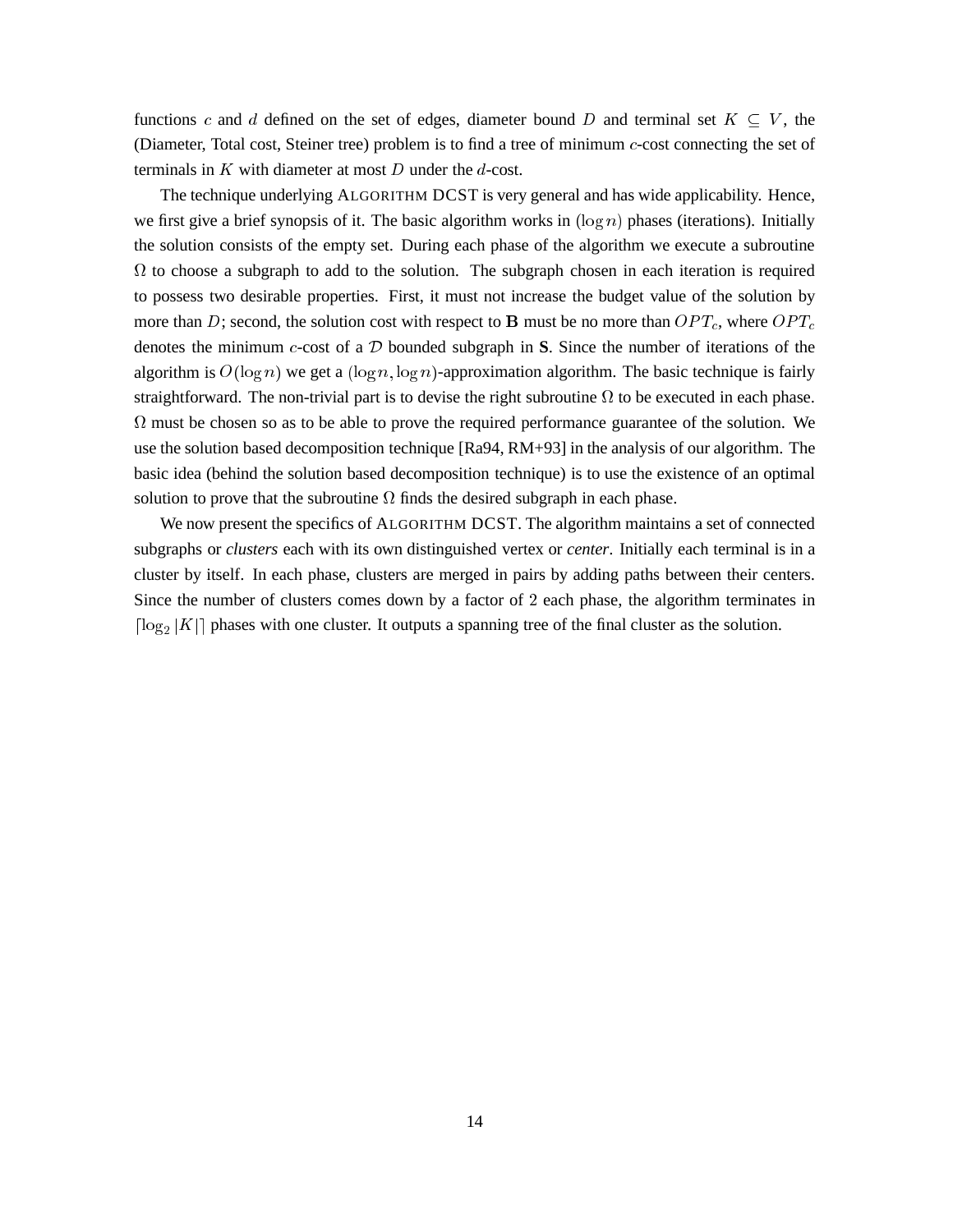## ALGORITHM DIAMETER-CONSTRAINED-STEINER-TREE (DCST):

- *Input:*  $G = (V, E)$  graph with two edge cost functions, c and d,  $D$  a bound on the diameter under the d-cost,  $K \subseteq V$  - set of terminals,  $\epsilon$  - an accuracy parameter.
- 1. Initialize the set of clusters  $C_1$  to contain |K| singleton sets, one for each terminal in K. For each cluster in  $\mathcal{C}$ , define the single node in the cluster to be the center for the cluster. Initialize the phase count  $i := 1$ .
- 2. Repeat until there remains a single cluster in  $C_i$
- (a) Let the set of clusters  $C_i = \{C_1, \ldots, C_{k_i}\}\$ at the beginning of the *i*'th phase (observe that  $k_1 = |K|$ ).
- (b) Construct a complete graph  $G_i$  as follows: The node set  $V_i$  of  $G_i$  is  $\{v :$ v is the center of a cluster in C}. Let path  $P_{xy}$  be a  $(1 + \epsilon)$ -approximation to the minimum c-cost diameter D-bounded path between centers  $v_x$  and  $v_y$  in G. Between every pair of nodes  $v_x$  and  $v_y$  in  $V_i$ , include an edge  $(v_x, v_y)$  in  $G_i$  of weight equal to the c-cost of  $P_{x,y}$ .
- (c) Find a minimum-weight matching of largest cardinality in  $G_i$ .
- (d) For each edge  $e = (v_x, v_y)$  in the matching, merge clusters  $C_x$  and  $C_y$ , for which  $v_x$ and  $v_y$  were centers respectively, by adding path  $P_{xy}$  to form a new cluster  $C_{xy}$ . The node (edge) set of the cluster  $C_{xy}$  is defined to be the union of the node (edge) sets of  $C_x, C_y$  and the nodes (edges) in  $P_{xy}$ . One of  $v_x$  and  $v_y$  is (arbitrarily) chosen to be the center  $v_{xy}$  of cluster  $C_{xy}$  and  $C_{xy}$  is added to the cluster set  $C_{i+1}$  for the next phase.
- (e)  $i := i + 1$ .
- 3. Let  $C'$ , with center  $v'$  be the single cluster left after Step 2. Output a shortest path tree of  $C'$  rooted at  $v'$  using the d-cost.
- *Output:* A Steiner tree connecting the set of terminals in K with diameter at most  $2\lceil \log_2 n \rceil D$  under the *d*-cost and of total *c*-cost at most  $(1 + \epsilon) \lceil \log_2 n \rceil$  times that of the minimum c-cost diameter D-bounded Steiner tree.

We make a few points about ALGORITHM DCST:

- 1. The clusters formed in Step 2d need not be disjoint.
- 2. All steps, except Step 2b, in algorithm DCST can be easily seen to have running times independent of the weights. We employ Hassin's strongly polynomial FPAS for Step 2b [Ha92]. Hassin's approximation algorithm for the D-bounded minimum c-cost path runs in time  $O(|E|(\frac{n^2}{\epsilon}))$  $\frac{\mu^2}{\epsilon} \log \frac{n}{\epsilon})$ ). Thus ALGORITHM DCST is a strongly polynomial time algorithm.
- 3. Instead of finding an exact minimum cost matching in Step 2c, we could find an approximate minimum cost matching [GW95]. This would reduce the running time of the algorithm at the cost of introducing a factor of <sup>2</sup> to the performance guarantee.

We now state some observations that lead to a proof of the performance guarantee of ALGO-RITHM DCST. Assume, in what follows, that  $G$  contains a diameter  $D$ -bounded Steiner tree. We also refer to each iteration of Step 2 as a phase.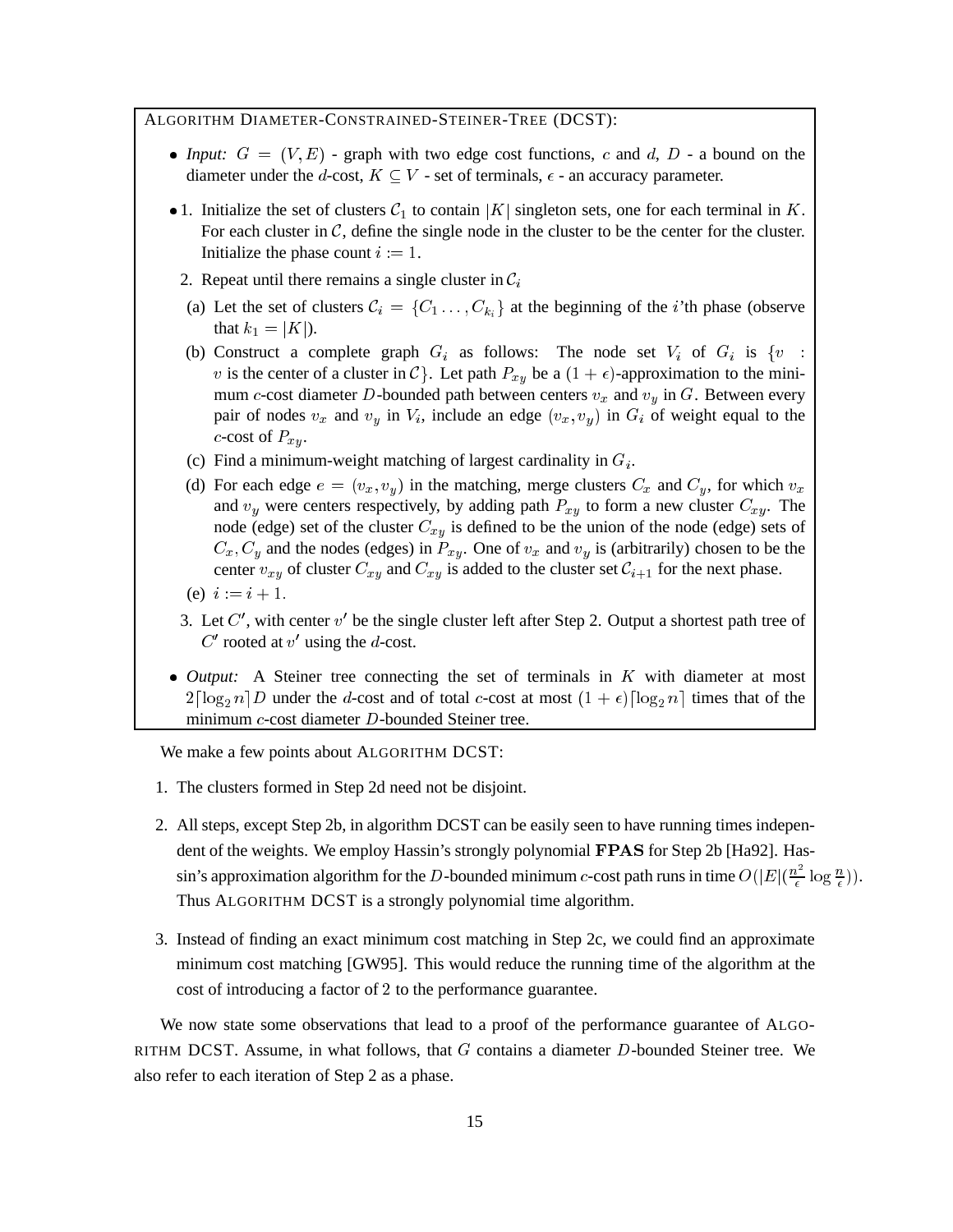## **Claim 7.1** Algorithm DCST terminates in  $\lceil \log_2 |K| \rceil$  phases.

**Proof**: Let  $k_i$  denote the number of clusters in phase i. Note that  $k_{i+1} = \lceil \frac{k_i}{2} \rceil$  since we pair up the  $\overline{\phantom{a}}$ clusters (using a matching in Step 2d). Hence we are left with one cluster after phase  $\lceil \log_2 |K| \rceil$  and algorithm DCST terminates.

## $\Box$

The next claim points out as clusters get merged, the nodes within each cluster are not too far away (with respect to d-distance) from the center of the cluster. This intuitively holds for the following important reasons. First, during each phase, the graph  $G_i$  has as its vertices, the centers of the clusters in that iteration. As a result, we merge the clusters by joining their centers in Step 2d. Second, in Step 2d, for each pair of clusters  $C_x$  and  $C_y$  that are merged, we select one of their centers,  $v_x$  or  $v_y$ as the center  $v_{xy}$  for the merged cluster  $C_{xy}$ . This allows us to inductively maintain two properties: (i) the required distance of the nodes in a cluster to their centers in an iteration i is  $iD$  and (ii) the center of a cluster at any given iteration is a terminal node.

**Claim 7.2** Let  $C \in \mathcal{C}_i$  be any cluster in phase i of algorithm DCST. Let v be the center of C. Then any node u in C is reachable from  $v$  by a diameter- $iD$  path in C under the d-cost.

**Proof:** Note that the existence of a diameter D-bounded Steiner tree implies that all paths added in Step 2d have diameter at most D under d-cost. The proof now follows in a straightforward fashion by induction on i.

#### $\Box$

Lemma 7.3 Algorithm DCST outputs a Steiner tree with diameter at most  $2\lceil \log_2 |K|\rceil \cdot D$ under the  $d$ -cost.

**Proof:** The proof follows from Claims 7.1 and 7.2.

# $\Box$

This completes the proof of performance guarantee with respect to the d-cost. We now proceed to prove the performance guarantee with respect to the  $c$ -costs. We first recall the following pairing lemma.

**Claim 7.4** [RM+93] Let T be an edge-weighted tree with an even number of marked nodes. Then there is a pairing  $(v_1, w_1), \ldots, (v_k, w_k)$  of the marked nodes such that the  $v_i - w_i$  paths in  $T$  are edge-disjoint.

**Claim 7.5** Let  $OPT$  be any minimum  $c$ -cost diameter-D bounded Steiner tree and let  $OPT_c$ denote its c-cost. The weight of the largest cardinality minimum-weight matching found in Step 2d in each phase i of algorithm DCST is at most  $(1 + \epsilon) \cdot OPT_c$ .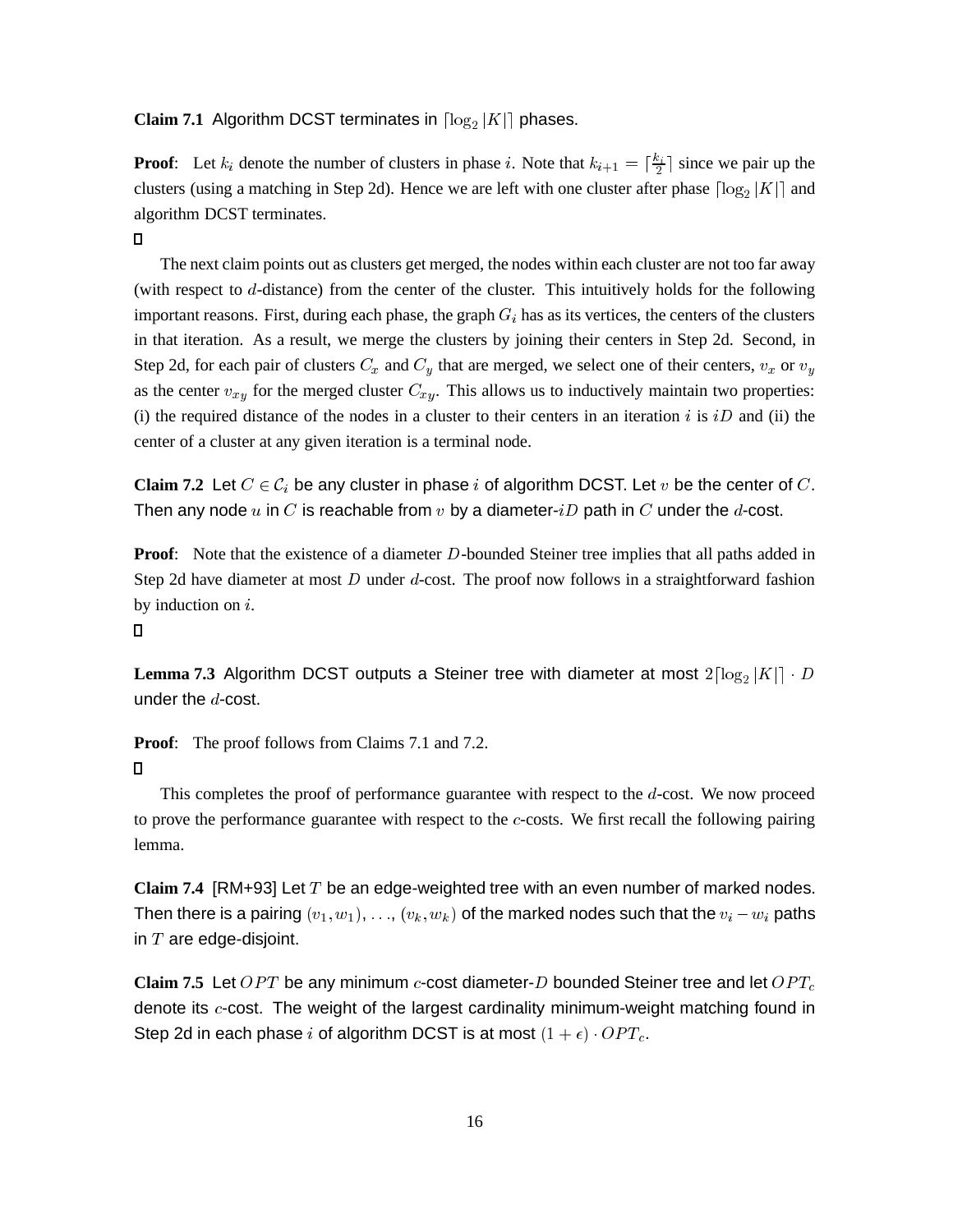**Proof:** Consider phase i of algorithm DCST. Note that since the centers at stage i are a subset of the nodes in the first iteration, the centers  $v_i$  are terminal nodes. Thus they belong to  $OPT$ . Mark those vertices in OPT that correspond to the matched vertices,  $v_1, v_2, \ldots, v_{2 \lfloor \frac{k_i}{2} \rfloor}$ , of  $G_i$  in Step 2c. Then by Claim 7.4 there exists a pairing of the marked vertices, say  $(v_1, v_2), \ldots, (v_{2\lfloor \frac{k_i}{2} \rfloor-1}, v_{2\lfloor \frac{k_i}{2} \rfloor})$ , and a set of edge-disjoint paths in OPT between these pairs. Since these paths are edge-disjoint their total c-cost is at most  $OPT_c$ . Further these paths have diameter at most D under the d-cost. Hence the sum of the weights of the edges  $(v_1, v_2), \ldots, (v_{2\lfloor \frac{k_i}{2} \rfloor - 1}, v_{2\lfloor \frac{k_i}{2} \rfloor})$  in  $G_i$ , which forms a perfect matching on the set of matched vertices, is at most  $(1 + \epsilon) \cdot OPT_c$ . But in Step 2c of ALGORITHM DCST, a minimum weight perfect matching in the graph  $G_i$  was found. Hence the weight of the matching found in Step 2d in phase i of ALGORITHM DCST is at most  $(1 + \epsilon) \cdot OPT_c$ .  $\Box$ 

**Lemma 7.6** Let  $OPT$  be any minimum  $c$ -cost diameter-D bounded Steiner tree and let  $OPT_c$ denote its c-cost. ALGORITHM DCST outputs a Steiner tree with total c-cost at most  $(1 +$  $\epsilon$ ) $\lceil \log_2 |K| \rceil \cdot OPT_c$ .

**Proof:** From Claim 7.5 we have that the c-cost of the set of paths added in Step 2d of any phase is at most  $(1+\epsilon) \cdot OPT_c$ . By Claim 7.1 there are a total of  $\lceil \log_2 |K| \rceil$  phases and hence the Steiner tree output by ALGORITHM DCST has total c-cost at most  $(1 + \epsilon) \lceil \log_2 |K| \rceil \cdot OPT_c$ .

## $\Box$

From Lemmas 7.3 and 7.6 we have the following theorem.

**Theorem 7.7** There is a strongly polynomial-time algorithm that, given an undirected graph  $G = (V, E)$ , with two cost functions c and d defined on the set of edges, diameter bound D, terminal set  $K \subseteq V$  and a fixed  $\epsilon > 0$ , constructs a Steiner tree of G of diameter at most  $2\lceil\log_2|K|\rceil D$  under the  $d$ -costs and of total  $c$ -cost at most  $(1+\epsilon)\lceil\log_2|K|\rceil$  times that of the minimum- $c$ -cost of any Steiner tree with diameter at most  $D$  under  $d$ .

# **8 Treewidth-Bounded Graphs**

In this section we consider the class of treewidth-bounded graphs and give algorithms with improved time bounds and performance guarantees for several bicriteria problems mentioned earlier. We do this in two steps. First we develop pseudopolynomial-time algorithms based on dynamic programming. We then present a general method for deriving fully polynomial-time approximation schemes (FPAS) from the pseudopolynomial-time algorithms. We also demonstrate an application of the above results to the minimum broadcast time problem.

A class of treewidth-bounded graphs can be specified using a finite number of primitive graphs and a finite collection of binary composition rules. We use this characterization for proving our results. A class of treewidth-bounded graphs  $\Gamma$  is inductively defined as follows [BL+87].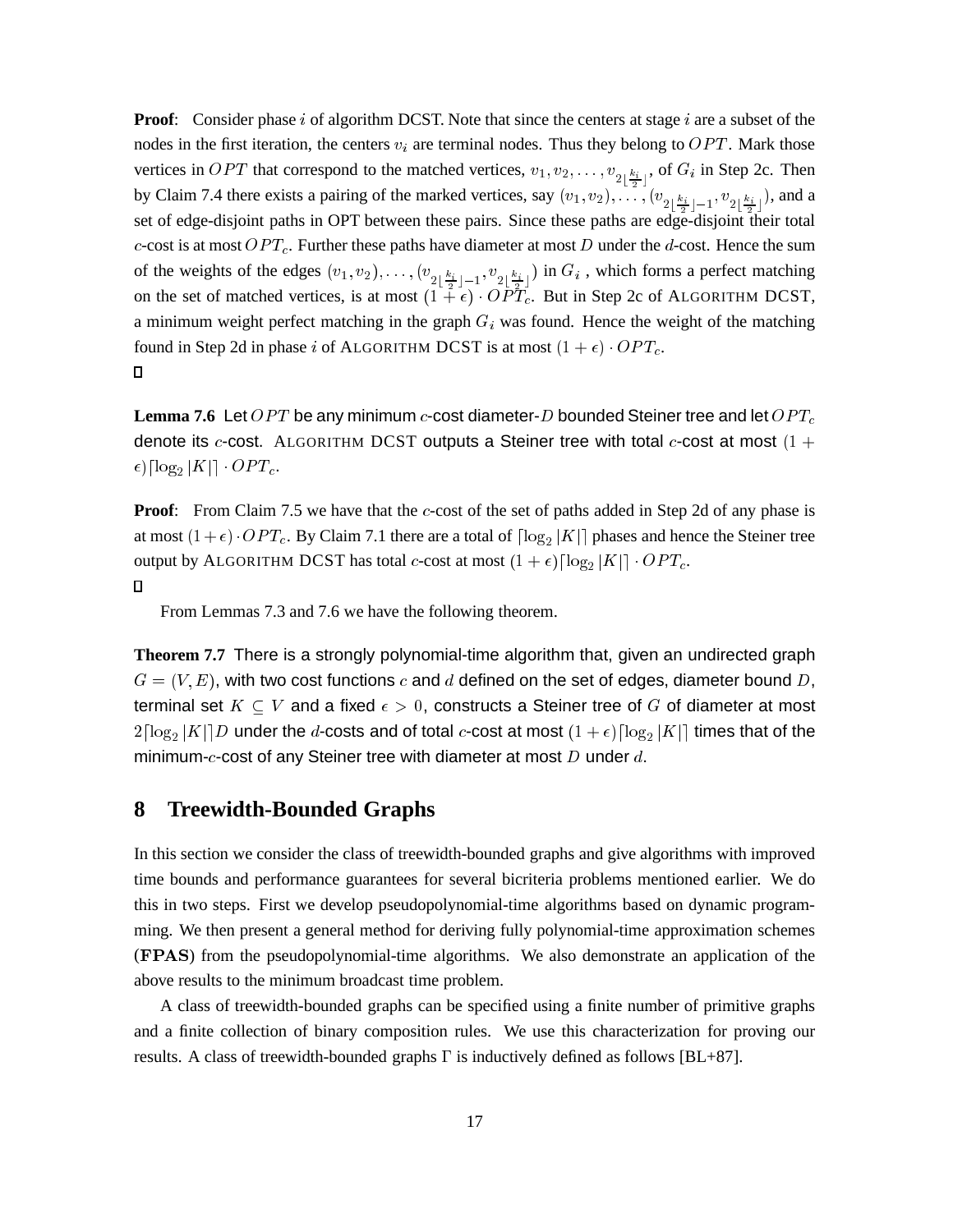- 1. The number of primitive graphs in  $\Gamma$  is finite.
- 2. Each graph in  $\Gamma$  has an ordered set of special nodes called **terminals**. The number of terminals in each graph is bounded by a constant, say  $k$ .
- 3. There is a finite collection of binary composition rules that operate only at terminals, either by identifying two terminals or adding an edge between terminals. A composition rule also determines the terminals of the resulting graph, which must be a subset of the terminals of the two graphs being composed.

### **8.1 Exact Algorithms**

**Theorem 8.1** Every problem in Table 2 can be solved exactly in  $O((n \cdot C)^{O(1)})$ -time for any class of treewidth bounded graphs with no more than  $k$  terminals, for fixed  $k$  and a budget  $C$  on the first objective.

The above theorem states that there exist pseudopolynomial-time algorithms for all the bicriteria problems from Table 2 when restricted to the class of treewidth-bounded graphs. The basic idea is to employ a dynamic programming strategy. In fact, this dynamic programming strategy (in conjunction with Theorem 5.2) yields polynomial-time (not just pseudopolynomial-time) algorithms whenever one of the criteria is the degree. We illustrate this strategy by presenting in some detail the algorithm for the diameter-bounded minimum cost spanning tree problem.

**Theorem 8.2** For any class of treewidth-bounded graphs with no more than  $k$  terminals, there is an  $O(n \cdot k^{2k+4} \cdot \mathcal{D}^{O(k^*)})$ -time algorithm for solving the diameter  $\mathcal D$ -bounded minimum c-cost spanning tree problem.

**Proof:** Let d be the cost function on the edges for the first objective (diameter) and c, the cost function for the second objective (total cost). Let  $\Gamma$  be any class of decomposable graphs. Let the maximum number of terminals associated with any graph G in  $\Gamma$  be k. Following [BL+87], it is assumed that a given graph  $G$  is accompanied by a parse tree specifying how  $G$  is constructed using the rules and that the size of the parse tree is linear in the number of nodes.

Let  $\pi$  be a partition of the terminals of G. For every terminal i let  $d_i$  be a number in  $\{1, 2, \ldots, \mathcal{D}\}\$ . For every pair of terminals i and j in the same block of the partition  $\pi$  let  $d_{ij}$  be a number in  $\{1, 2, \ldots, \mathcal{D}\}\$ . Corresponding to every partition  $\pi$ , set  $\{d_i\}$  and set  $\{d_{ij}\}\$  we associate a cost for G defined as follows:

 $Cost^{\pi}_{\{d_i\},\{d_{ij}\}} =$  Minimum total cost under the c function of any forest containing a tree for each block of  $\pi$ , such that the terminal nodes occurring in each tree are exactly the members of the corresponding block of  $\pi$ , no pair of trees is connected, every vertex in G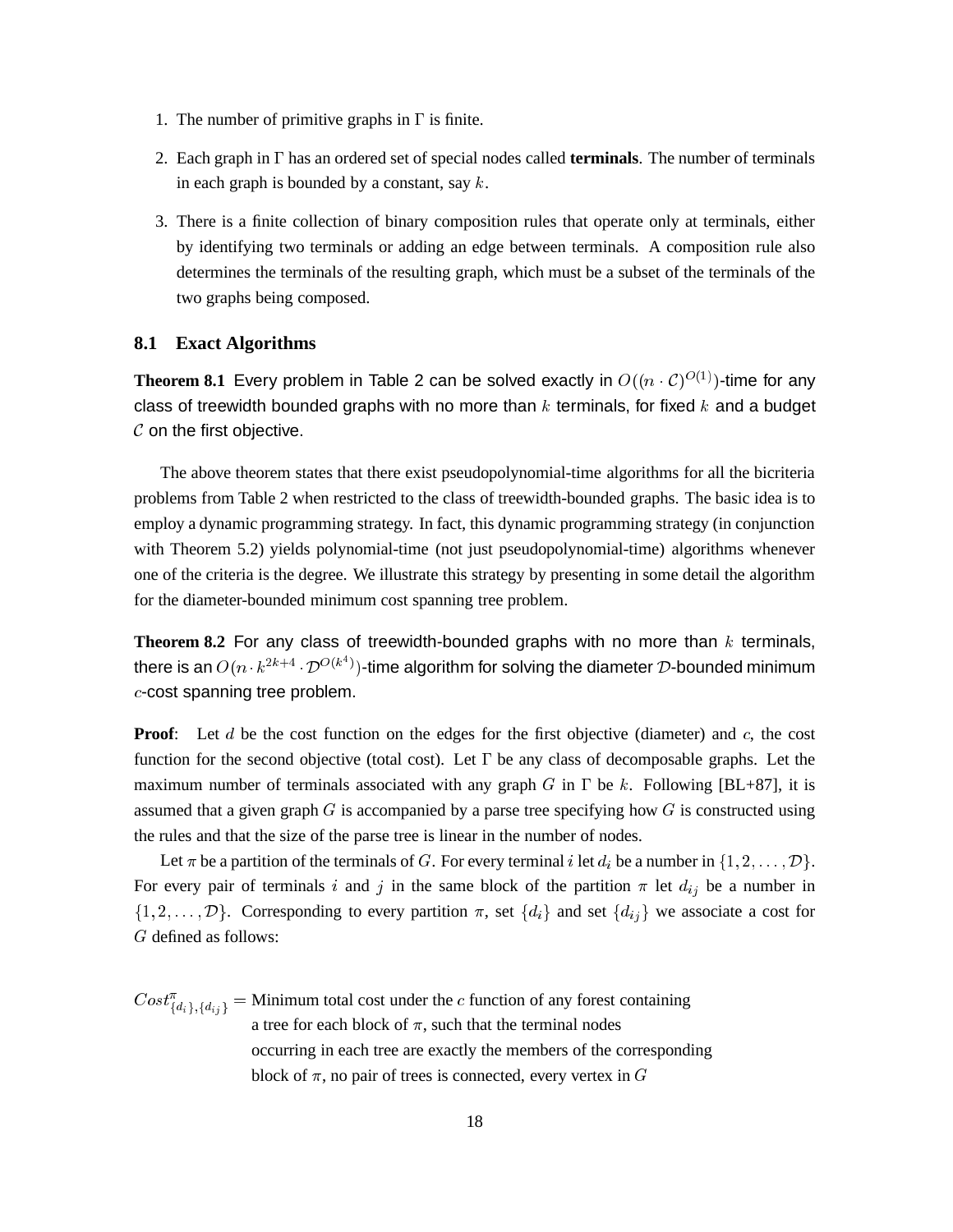appears in exactly one tree,  $d_i$  is an upper bound on the maximum distance (under the  $d$ -function) from  $i$  to any vertex in the same tree and  $d_{ij}$  is an upper bound the distance (under the d-function) between terminals  $i$  and  $j$  in their tree.

For the above defined cost, if there is no forest satisfying the required conditions the value of Cost is defined to be  $\infty$ .

Note that the number of cost values associated with any graph in  $\Gamma$  is  $O(k^k \cdot \mathcal{D}^{O(k^2)})$ . We now show how the cost values can be computed in a bottom-up manner given the parse tree for  $G$ . To begin with, since  $\Gamma$  is fixed, the number of primitive graphs is finite. For a primitive graph, each cost value can be computed in constant time, since the number of forests to be examined is fixed. Now consider computing the cost values for a graph G constructed from subgraphs  $G_1$  and  $G_2$ , where the cost values for  $G_1$  and  $G_2$  have already been computed. Notice that any forest realizing a particular cost value for G decomposes into two forests, one for  $G_1$  and one for  $G_2$  with some cost values. Since we have maintained the best cost values for all possibilities for  $G_1$  and  $G_2$ , we can reconstruct for each partition of the terminals of  $G$  the forest that has minimum cost value among all the forests for this partition obeying the diameter constraints. We can do this in time independent of the sizes of  $G_1$  and  $G_2$  because they interact only at the terminals to form  $G$ , and we have maintained all relevant information.

Hence we can generate all possible cost values for <sup>G</sup> by considering combinations of all relevant pairs of cost values for  $G_1$  and  $G_2$ . This takes time  $O(k^4)$  per combination for a total time of  $O(k^{2k+4} \cdot \mathcal{D}^{O(k^*)})$ . As in [BL+87], we assume that the size of the given parse tree for G is  $O(n)$ . Thus the dynamic programming algorithm takes time  $O(n \cdot k^{2k+4} \cdot \mathcal{D}^{O(k^*)})$ . This completes the proof.

### 0

## **8.2 Fully Polynomial-Time Approximation Schemes**

The pseudopolynomial-time algorithms described in the previous section can be used to design fully polynomial-time approximation schemes (FPAS) for these same problems for the class of treewidthbounded graphs. We illustrate our ideas once again by devising an FPAS for the (Diameter, Total cost, Spanning tree)-bicriteria problem for the class of treewidth-bounded graphs. The basic technique underlying our algorithm, ALGORITHM FPAS-DCST, is approximate binary search using rounding and scaling - a method similar to that used by Hassin [Ha92] and Warburton [Wa87].

As in the previous subsection, let  $G$  be a treewidth-bounded graph with two (integral) edgecost functions c and d. Let D be a bound on the diameter under the d-cost. Let  $\epsilon$  be an accuracy parameter. Without loss of generality we assume that  $\frac{1}{6}$  is an integer. We also assume that there exists a D-bounded spanning tree in G. Let  $OPT$  be any minimum c-cost diameter D-bounded spanning tree and let  $OPT_c$  denote its c-cost. Let  $T\mathbf{CSTon}TW(G, c, d, C)$  be a pseudopolynomial time algorithm for the (Total cost, Diameter, Spanning tree) problem on treewidth-bounded graphs; i.e.,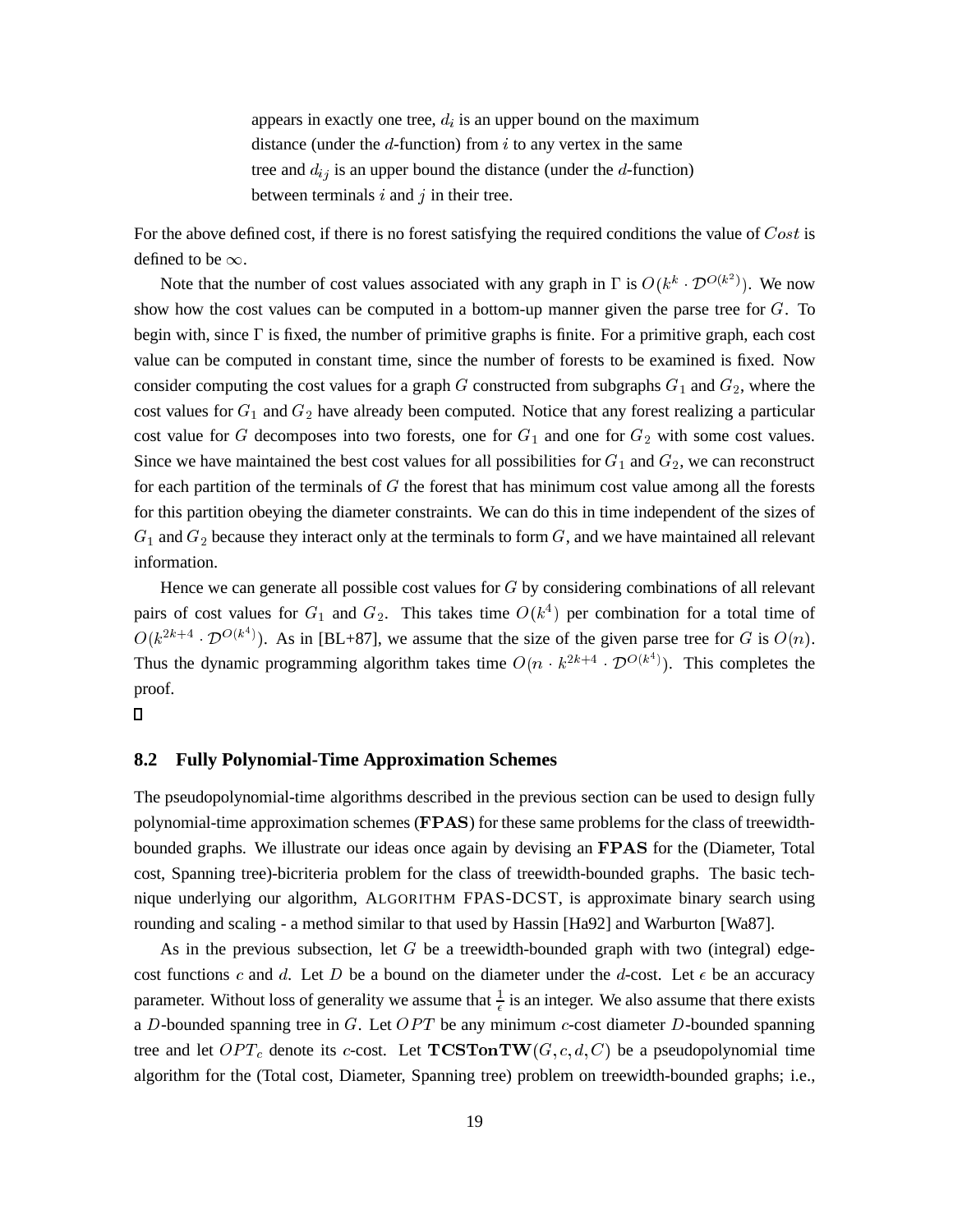**TCSTonTW** outputs a minimum diameter spanning tree of  $G$  with total cost at most  $C$  (under the c-costs). Let the running time of **TCSTonTW** be  $p(n, C)$  for some polynomial p. For carrying out our approximate binary search we need a testing procedure PROCEDURE TEST(V) which we detail below:

PROCEDURE TEST $(\lambda)$ :

- *Input:*  $G$  treewidth bounded graph,  $D$  bound on the diameter under the  $d$ -cost,  $\lambda$  testing parameter,  $T\text{CSTon}T\text{W}$  - a pseudopolynomial time algorithm for the (Total cost, Diameter, Spanning tree) problem on treewidth-bounded graphs,  $\epsilon$  - an accuracy parameter.
- 1. Let  $\lfloor \frac{c}{\lambda \epsilon/(n-1)} \rfloor$  denote the cost function obtained by setting the cost of edge e to  $\lfloor \frac{c_e}{\lambda \epsilon/(n-1)} \rfloor$ .
- 2. If there exists a C in  $[0, \frac{n-1}{\epsilon}]$  such that  $T\mathbf{CSTon} \mathbf{TW}(G, \lfloor \frac{c}{\lambda \epsilon/(n-1)} \rfloor, d, C)$  produces a spanning tree with diameter at most  $D$  under the d-cost then output LOW otherwise output HIGH.
- *Output:* HIGH/LOW.

We now prove that PROCEDURE TEST( $\lambda$ ) has the properties we need to do a binary search.

**Claim 8.3** If  $OPT_c \leq \lambda$  then PROCEDURE TEST( $\lambda$ ) outputs LOW. And, if  $OPT_c > \lambda(1 + \epsilon)$ then PROCEDURE TEST( $\lambda$ ) outputs HIGH.

**Proof:** If  $OPT_c \leq \lambda$  then since

$$
\sum_{e \in OPT} \lfloor \frac{c_e}{\lambda \epsilon / (n-1)} \rfloor \le \sum_{e \in OPT} \frac{c_e}{\lambda \epsilon / (n-1)} \le \frac{OPT_c}{\lambda \epsilon / (n-1)} \le \frac{n-1}{\epsilon}
$$

therefore PROCEDURE TEST( $\lambda$ ) outputs LOW.

Let  $T_c$  be the c-cost of any diameter D bounded spanning tree. Then we have  $T_c \geq OPT_c$ . If  $OPT_c > \lambda(1 + \epsilon)$  then since

$$
\sum_{e \in T} \lfloor \frac{c_e}{\lambda \epsilon / (n-1)} \rfloor \ge \sum_{e \in T} \left( \frac{c_e}{\lambda \epsilon / (n-1)} - 1 \right) \ge \frac{T_c}{\lambda \epsilon / (n-1)} - (n-1) \ge \frac{OPT_c}{\lambda \epsilon / (n-1)} - (n-1) > \frac{n-1}{\epsilon}
$$

therefore PROCEDURE TEST( $\lambda$ ) outputs HIGH.

### $\Box$

**Claim 8.4** The running time of Procedure Test( $\lambda$ ) is  $O(\frac{n}{\epsilon}p(n, \frac{n}{\epsilon}))$ .

**Proof:** PROCEDURE TEST( $\lambda$ ) invokes **TCSTonTW** only  $\frac{n-1}{\epsilon}$  times. And each time the budget C is bounded by  $\frac{n-1}{\epsilon}$ , hence the running time of PROCEDURE TEST( $\lambda$ ) is  $O(\frac{n}{\epsilon}p(n, \frac{n}{\epsilon}))$ .  $\Box$ 

We are ready to describe ALGORITHM FPAS-DCST - which uses PROCEDURE TEST( $\lambda$ ) to do an approximate binary search.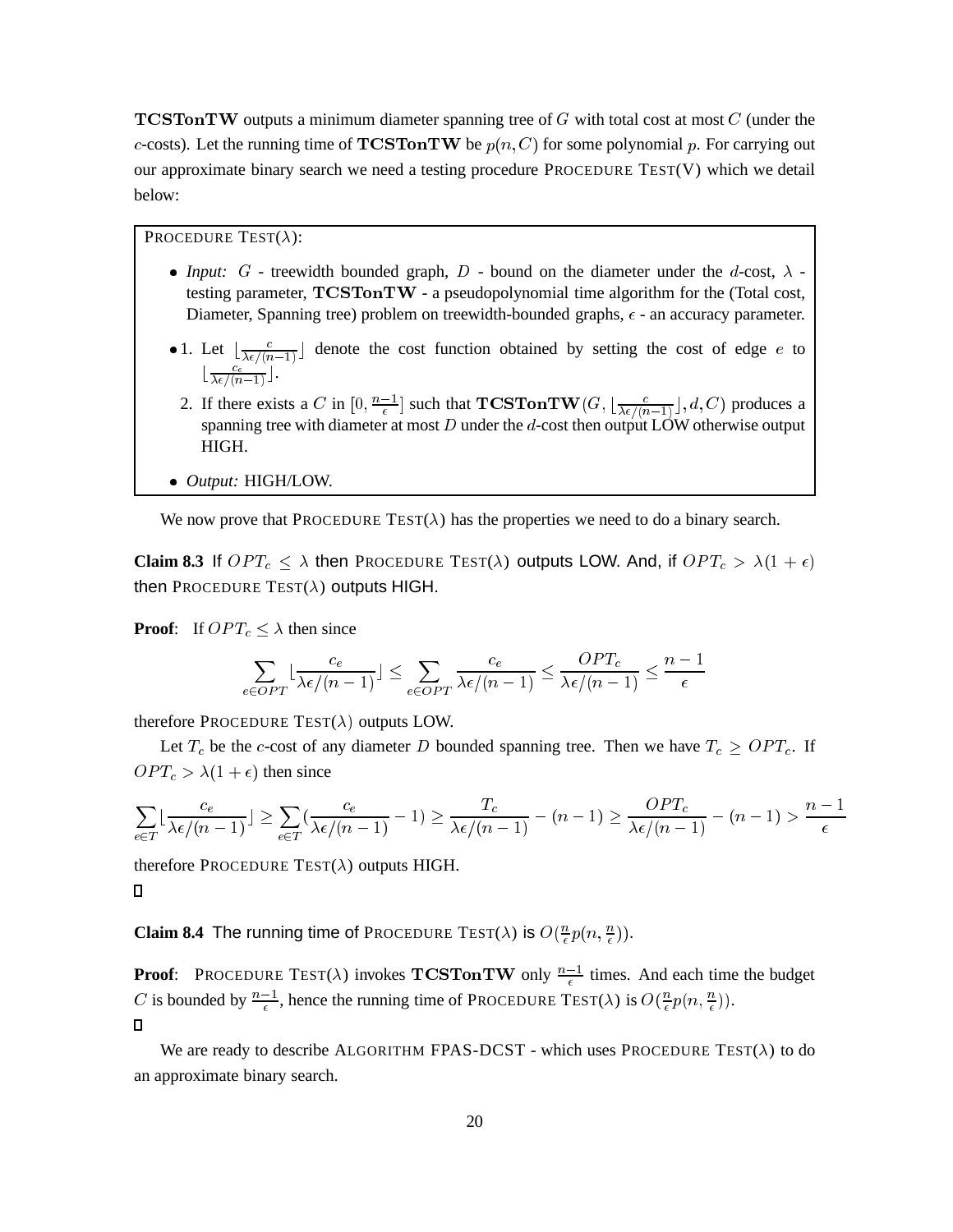ALGORITHM FPAS-DCST:

- *Input:*  $G$  treewidth-bounded graph,  $D$  bound on the diameter under the d-cost, TCSTonTW - a pseudopolynomial time algorithm for the (Total cost, Diameter, Spanning tree) problem on treewidth-bounded graphs,  $\epsilon$  - an accuracy parameter.
- 1. Let  $C_{hi}$  be an upper bound on the c-cost of any D-bounded spanning tree. Let  $LB = 0$ and  $UB = C_{hi}$ .
	- 2. While  $UB \geq 2LB$  do
	- (a) Let  $\lambda = (LB + UB)/2$ .
	- (b) If PROCEDURE TEST( $\lambda$ ) returns HIGH then set  $LB = \lambda$  else set  $UB = \lambda(1 + \epsilon)$ .
	- 3. Run  $TCSTonTW(G, \lfloor \frac{c}{LB\epsilon/(n-1)} \rfloor, d, C)$  for all C in  $[0, 2(\frac{n-1}{\epsilon})]$  and among all the trees with diameter at most  $D$  under the  $d$ -cost output the tree with the lowest  $c$ -cost.
- *Output:* A spanning tree with diameter at most D under the d-cost and with c-cost at most  $(1 + \epsilon)$  times that of the minimum c-cost D-bounded spanning tree.

**Lemma 8.5** If G contains a D-bounded spanning tree then ALGORITHM FPAS-DCST outputs a spanning tree with diameter at most D under the d-cost and with c-cost at most  $(1 +$  $\epsilon$ ) OPT<sub>c</sub>.

**Proof**: It follows easily from Claim 8.3 that the loop in Step 2 of ALGORITHM FPAS-DCST executes  $O(\log C_{hi})$  times before exiting with  $LB \leq OPT_c \leq UB \leq 2LB$ .

Since

$$
\sum_{e \in OPT} \lfloor \frac{c_e}{LB\epsilon/(n-1)} \rfloor \le \sum_{e \in OPT} \frac{c_e}{LB\epsilon/(n-1)} \le \frac{OPT_c}{LB\epsilon/(n-1)} \le 2(\frac{n-1}{\epsilon})
$$

we get that Step 3 of ALGORITHM FPAS-DCST definitely outputs a spanning tree. Let  $Heu$  be the tree output. Then we have that

$$
Heu_c = \sum_{e \in Heu_c} c_e \leq LBe/(n-1) \sum_{e \in Heu_c} \frac{c_e}{LB\epsilon/(n-1)} \leq LBe/(n-1) \Big(\sum_{e \in Heu_c} \Big(\frac{c_e}{LB\epsilon/(n-1)}\Big) + 1\Big).
$$

But since Step 3 of ALGORITHM FPAS-DCST outputs the spanning tree with minimum c-cost we have that

$$
\sum_{e \in Heu_c} \lfloor \frac{c_e}{LB\epsilon/(n-1)} \rfloor \leq \sum_{e \in OPT} \lfloor \frac{c_e}{LB\epsilon/(n-1)} \rfloor.
$$

Therefore

$$
Heu_c \leq LBe/(n-1)\sum_{e \in OPT} \lfloor \frac{c_e}{LB\epsilon/(n-1)} \rfloor + \epsilon LB \leq \sum_{e \in OPT} c_e + \epsilon OPT_c \leq (1+\epsilon) OPT_c.
$$

This proves the claim.

 $\Box$ 

**Lemma 8.6** The running time of ALGORITHM FPAS-DCST is  $O(\frac{n}{\epsilon}p(n,\frac{n}{\epsilon})\log C_{hi}).$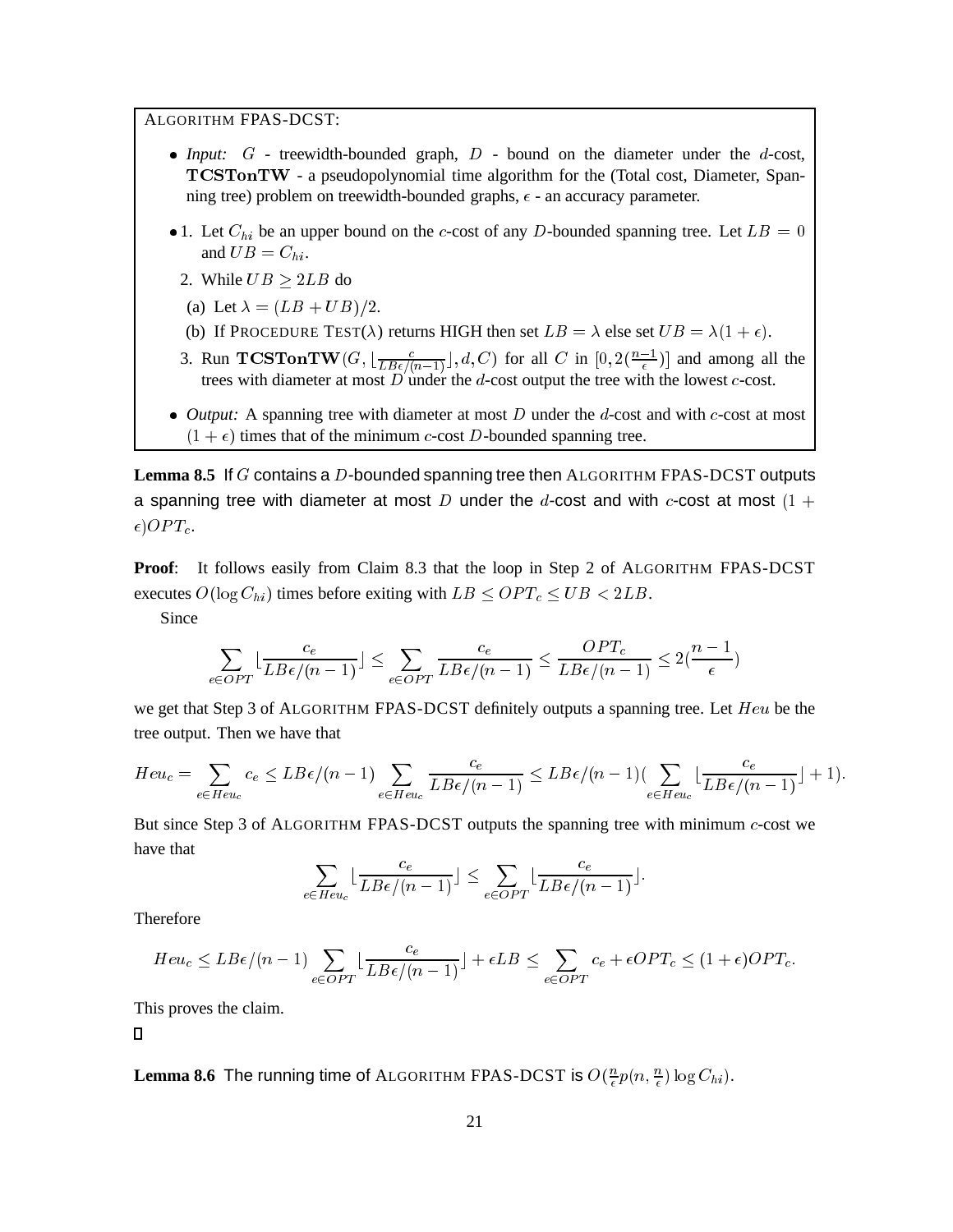**Proof**: From Claim 8.4 we see that Step 2 of ALGORITHM FPAS-DCST takes time  $O(\frac{n}{\epsilon}p(n, \frac{n}{\epsilon})\log C_{hi})$ while Step 3 takes time  $O(\frac{2n}{\epsilon}p(n,\frac{2n}{\epsilon}))$ . Hence the running time of ALGORITHM FPAS-DCST is  $O(\frac{n}{\epsilon}p(n,\frac{n}{\epsilon})\log C_{hi}).$ 

 $\Box$ 

Lemmas 8.6 and 8.5 yield:

**Theorem 8.7** For the class of treewidth-bounded graphs, there is an FPAS for the (Diameter, Total cost, Spanning tree)-bicriteria problem with performance guarantee  $(1, 1 + \epsilon)$ .

As mentioned before, similar theorems hold for the other problems in Table 2 and all these results extend directly to Steiner trees.

## **8.3 Near-Optimal Broadcast Schemes**

The polynomial-time algorithm for the (Degree, Diameter, Spanning tree)-bicriteria problem for treewidth-bounded graphs can be used in conjunction with the ideas presented in [Ra94] to obtain near-optimal broadcast schemes for the class of treewidth-bounded graphs. As mentioned earlier, these results generalize and improve the results of Kortsarz and Peleg [KP92].

Given an unweighted graph G and a root r, a *broadcast scheme* is a method for communicating a message from  $r$  to all the nodes of  $G$ . We consider a telephone model in which the messages are transmitted synchronously and at each time step, any node can either transmit or receive a message from at most one of its neighbors. The *minimum broadcast time problem* is to compute a scheme that completes in the minimum number of time steps. Let  $OPT<sub>r</sub>(G)$  denote the minimum broadcast time from root r and let  $OPT(G) = Max_{r \in G} OPT_r(G)$  denote the minimum broadcast time for the graph from any root. The problem of computing  $OPT_r(G)$  - the *minimum rooted broadcast time problem* - and that of computing  $OPT(G)$  - the *minimum broadcast time problem* are both  $NP$ -complete for general graphs [GJ79]. It is easy to see that any approximation algorithm for the minimum rooted broadcast time problem automatically yields an approximation algorithm for the minimum broadcast time problem with the same performance guarantee. We refer the readers to [Ra94] for more details on this problem. Combining our approximation algorithm for ( Diameter, Total cost, Spanning tree) bicriteria problem with performance guarantee  $(1, 1 + \epsilon)$  for the class of treewidth bounded graphs with the observations in [Ra94] yields the following theorem.

**Theorem 8.8** For any class of treewidth-bounded graphs there is a polynomial-time  $O(\frac{\log n}{\log \log n})$  $\frac{\log n}{\log \log n}$ ) approximation algorithm for the minimum rooted broadcast time problem and the minimum broadcast time problem.

# **9 Concluding Remarks**

We have obtained the first polynomial-time approximation algorithms for a large class of bicriteria network design problems. The objective function we considered were (i) degree, (ii) diameter and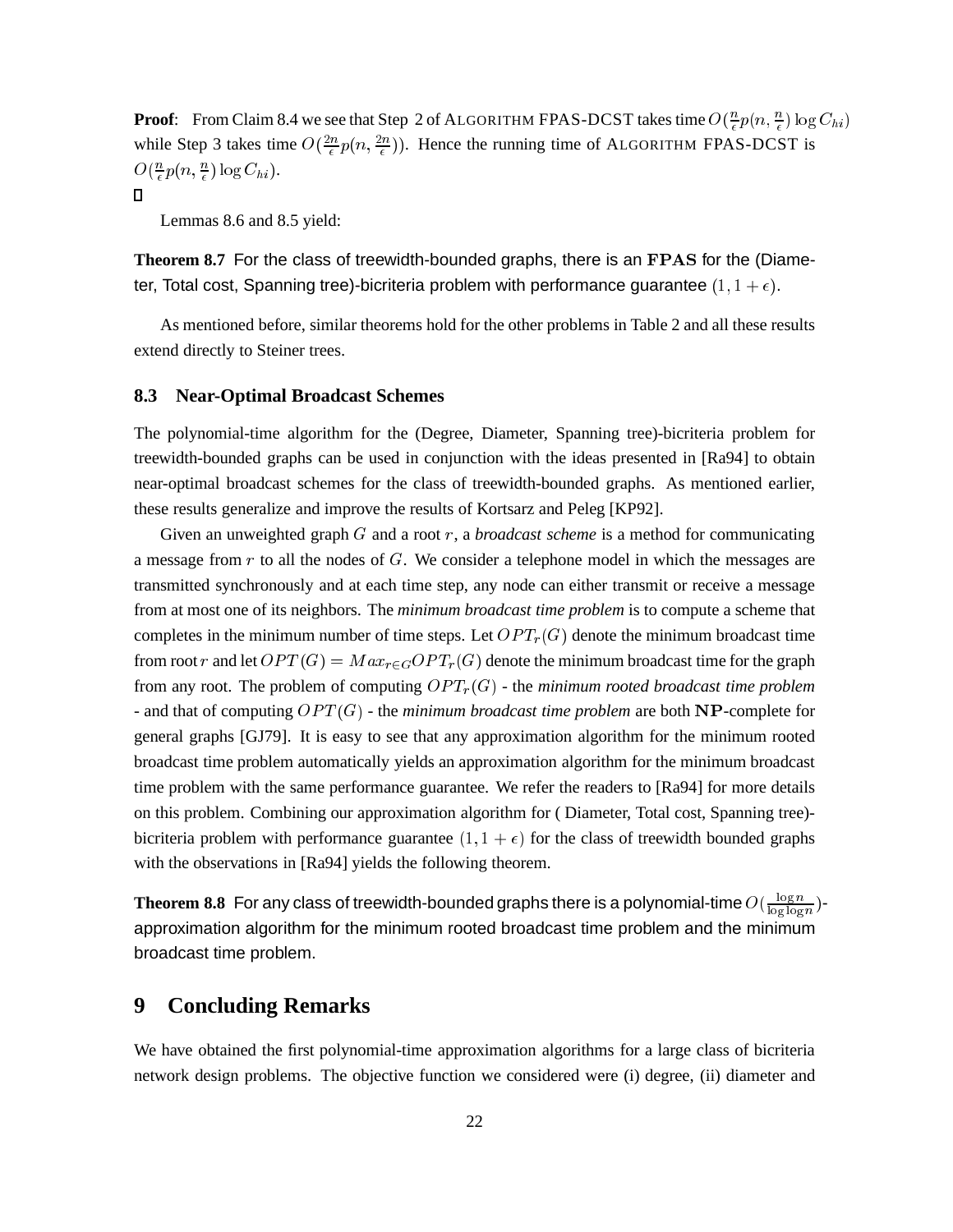(iii) total cost. The connectivity requirements considered were spanning trees, Steiner trees and (in several cases) generalized Steiner trees. Our results were based on the following three ideas:

- 1. A binary search method to convert an  $(\alpha, \beta)$ -approximation algorithm for  $(A, B, S)$ -bicriteria problems to a  $(\beta, \alpha)$ -approximation algorithm for  $(\mathbf{B}, \mathbf{A}, \mathbf{S})$ -bicriteria problems.
- 2. A parametric search technique to devise approximation algorithms for (A,A,S)-bicriteria problems. We note that Theorem 6.3 is very general. Given *any*  $\rho$ -approximation algorithm for minimizing the objective A in the subgraph-class S, Theorem 6.3 allows us to produce a  $(2\rho, 2\rho)$ approximation algorithm for the (A, <sup>A</sup>, S)-bicriteria problem.
- 3. A cluster based approach for devising approximation algorithms for certain categories of (A,B,S) bicriteria problems.

We also devised pseudopolynomial time algorithms and fully polynomial time approximation schemes for a number of bicriteria network design problems for the class of treewidth-bounded graphs.

## **Subsequent work**

During the time when this paper was under review, important progress has been made in improving some of the results in this paper. Recently, Ravi and Goemans [RG95] have devised a  $(1, 1 + \epsilon)$ approximation scheme for the (Total Cost, Total Cost, Spanning tree) problem. Their approach does not seem to extend to devising approximation algorithms for more general subgraphs considered here. In [KP97], Kortsarz and Peleg consider the (Diameter, Total Cost, Steiner tree) problem. They provide polynomial time approximation algorithms for this problem with performance guarantees  $(2, O(\log n))$  for constant diameter bound D and  $(2 + 2\epsilon, n^{\epsilon})$  for any fixed  $0 < \epsilon < 1$  for general diameter bounds. Improving the performance guarantees for one or more of the problems considered here remains an interesting direction for future research.

**Acknowledgements:** We would like to thank an anonymous referee for several useful comments and suggestions. We thank Sven Krumke (University of Würzberg) for reading the paper carefully and providing several useful comments. In particular, both pointed an error in the original proof of Theorem 5.3. We thank Professors S. Arnborg and H. L. Bodlaender for pointing out to us the equivalence between treewidth bounded graphs and decomposable graphs. We thank A. Ramesh for bringing [KP+93] to our attention. We also thank Dr. V. Kompella for making his other papers available to us. Finally, we thank the referees of *ICALP '95* for their constructive comments and suggestions.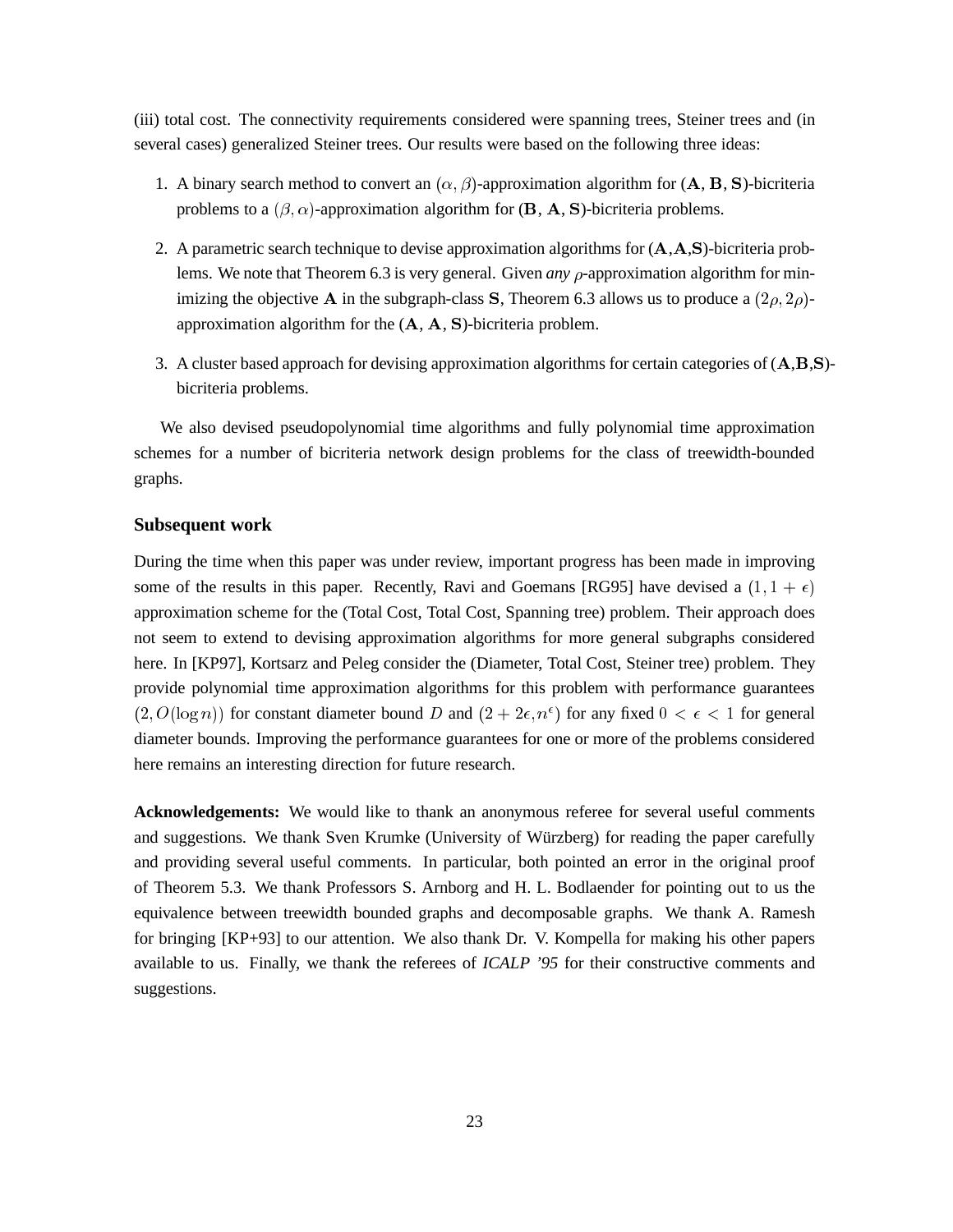# **References**

- [AS97] S. Arora and M. Sudan, "Improved low-degree testing and its applications," *Proc. 29th Annual ACM Symposium on Theory of Computing (STOC)*, 485-496 (1997).
- [AB+90] B. Awerbuch, A. Baratz, and D. Peleg, "Cost-sensitive analysis of communication protocols," *Proceedings of the 9th Symposium on Principles of Distributed Computing (PODC)*, pp. 177-187 (1990).
- [AC+93] S. Arnborg, B. Courcelle, A. Proskurowski and D. Seese, "An Algebraic Theory of Graph Reductions," *Journal of the ACM (JACM)*, vol. 40:5, pp. 1134-1164 (1993).
- [AK+95] A. Agrawal, P. Klein and R. Ravi, "When trees collide: an approximation algorithm for the generalized Steiner problem on networks," *SIAM Journal on Computing*, vol.24, pp. 440-456 (1995).
- [AL+91] S. Arnborg, J. Lagergren and D. Seese, "Easy Problems for Tree-Decomposable Graphs," *Journal of Algorithms*, vol. 12, pp. 308-340 (1991).
- [Bo88] H.L. Bodlaender, "Dynamic programming on graphs of bounded treewidth," *Proceedings of the 15th International Colloquium on Automata Language and Programming*, LNCS vol. 317, pp. 105-118 (1988).
- [BK90] A. Bookstein and S.T. Klein, "Construction of Optimal Graphs for Bit-Vector Compression," *Proc. 13th ACM-SIGIR*, vol. 16, pp. 387-400 (1990).
- [BL+87] M.W. Bern, E.L. Lawler and A.L. Wong, "Linear -Time Computation of Optimal Subgraphs of Decomposable Graphs," *Journal of Algorithms*, vol. 8, pp. 216-235 (1987).
- [CG82] P. M. Camerini, and G. Galbiati, "The bounded path problem," *SIAM Journal on Algebraic and Discrete Methods* vol. 3, no. 4, pp. 474-484 (1982).
- [Ch77] R. Chandrasekaran, "Minimum Ratio Spanning Trees," *Networks,* vol. 7, pp. 335-342, (1977).
- [CLR] T.H. Cormen, C.E. Leiserson, and R.L. Rivest, *Introduction to Algorithms*, McGraw-Hill Book Co., 1990.
- [Ch91] C.-H. Chow, "On multicast path finding algorithms," *Proceedings of IEEE INFOCOM 1991*, pp. 1274-1283 (1991).
- [CK95] P. Crescenzi and V. Kann, "A compendium of NP optimization problems," Manuscript, (1995).
- [FW+85] A. Frank, L. Wittie, and A. Bernstein, "Multicast communication in network computers," *IEEE Software*, vol. 2, no. 3, pp. 49-61 (1985).
- [GG+95] J. L. Ganley, M. J. Golin and J. S. Salowe, "The multi-weighted spanning tree problem," *Proceedings of the First Conference on Combinatorics and Computing (COCOON)*, Springer Verlag, LNCS pp. 141-150 (1995).
- [GJ79] M. R. Garey and D. S. Johnson, *Computers and intractability: A guide to the theory of NP-completeness*, W. H. Freeman, San Francisco (1979).
- [GW95] M. X. Goemans and D. P. Williamson, "A general approximation technique for constrained forest problems," *SIAM Journal on Computing*, Vol. 24, 1995, pp. 296–317.